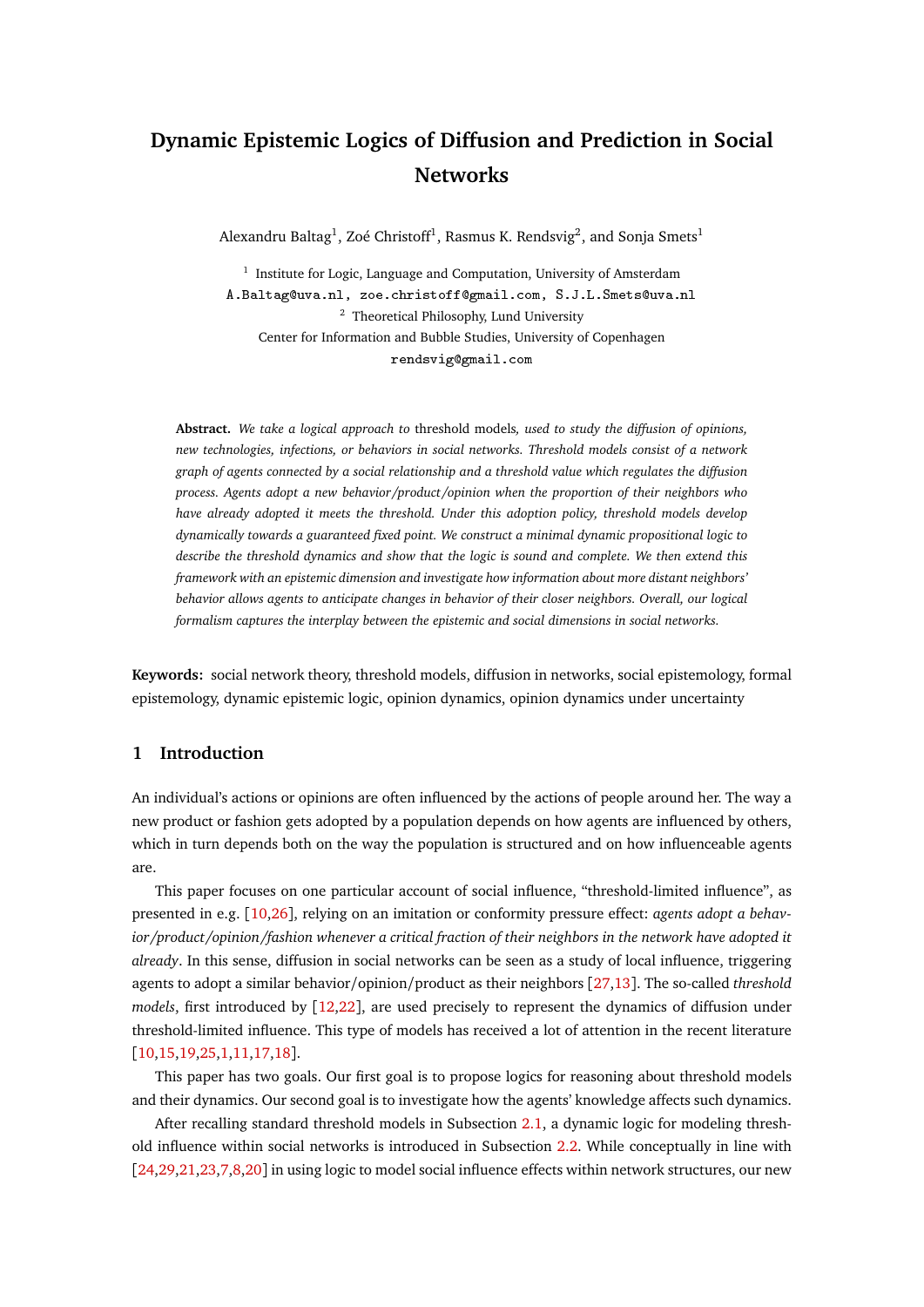framework distinguishes itself by avoiding the use of static modalities or hybrid logic tools. In this sense, the logical setting we introduce is "minimal": propositional logic is used to specify both the network structure and the agents behavior, and a single dynamic modality is used to represent the thresholdlimited influence. Moreover, while [[24](#page-28-4)[,29](#page-28-5)[,23,](#page-28-6)[7,](#page-27-10)[8](#page-27-11)] focus on the limit thresholds of 100% (all neighbors) and non-0% (at least one neighbor), we allow here for any (uniform) adoption threshold, as is standard within the literature on threshold models. Subsection [2.3](#page-6-0) shows how the logic captures the relationship between clusters and diffusion of a behavior to the whole network.

In Section [3](#page-8-0) we introduce *epistemic* threshold models. These models come equipped with a specific knowledge-dependent update procedure, called "informed adoption", where agents must possess sufficient information about their surroundings before they adopt. This is a conceptual jump from the initial minimal modeling of influence from Section [2](#page-1-1) to a more sophisticated (information dependent) diffusion policy. Instead of modelling the kind of agents who adopt a behavior whenever enough of their neighbors have adopted it already, we focus in secion [2](#page-1-1) on agents who adopt whenever they *know* that enough of their neighbors have already adopted. We then relate these two adoption policies by showing under which epistemic conditions their diffusion dynamics is step-wise identical. The section is concluded by extending the logic to a sound and complete dynamic epistemic logic for the epistemic threshold models and the informed update procedure.

We further notice an interesting feature of the informed update procedure. Even though the "informed update" requires that agents have *enough* information to be influenced, the update does not require them to use *all* their available information when making their choices. Hence, if we consider threshold models as representing reflecting agents who are driven by a coordination goal, the new knowledge dependent update procedure makes our agents choose an action even when *they know they could do better*. To overcome this shortcoming, in Section [4,](#page-17-0) we introduce a third adoption policy, a "prediction update", where agents utilize *all* the available information to *predict the future behavior of other agents in the network*, and act upon their predictions. In other words, they anticipate, and it is common knowledge that they do. We show that the agents' reasoning about other predicting agents always reaches a fixed point and that making adoption dependent on this very fixed point captures the best response of agents trying to coordinate to the best of their knowledge. We give an example illustrating how knowledge about the network and about the behavior of other agents can be interpreted as an "accelerator" of diffusion dynamics, under this last prediction policy: the fixed point of the diffusion process under the prediction update is the same as under the informed update, but it can be reached faster if agents know more about the network around them.

Finally, Section [5](#page-22-0) discusses the in-built assumptions of the introduced updates as well as several alternative diffusion policies and Section [6](#page-25-0) gives some directions for further research.

## <span id="page-1-1"></span>**2 Threshold Models and their Dynamic Logic**

This section introduces the notion of threshold models and designs a logic to capture their dynamics. Subsection [2.1](#page-1-0) first reminds the reader of the standard definition of threshold models.

## <span id="page-1-0"></span>**2.1 Threshold Models for Social Influence**

A social network may be seen as a graph, where nodes represent agents and edges represent a binary social relationship among them. This paper restricts itself to finite and undirected graphs without selfloops, that is, to symmetric and irreflexive social relationships, e.g. being neighbors or friends. Moreover,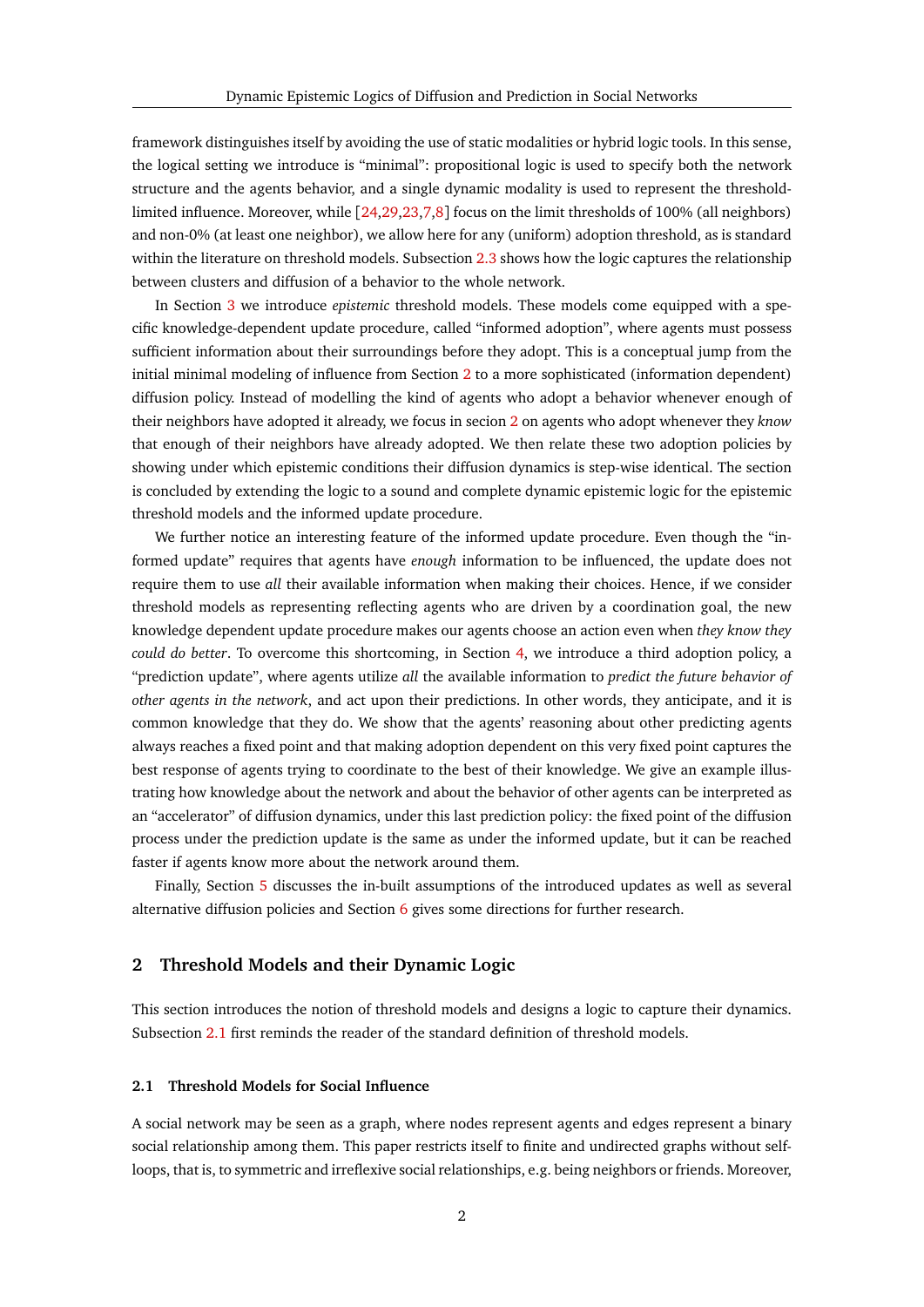we impose that each agent has at least one neighbor in the network, as isolated agents are irrelevant to a discussion of social influence:

**Definition 1 (Network).** A network is a pair  $(\mathcal{A}, N)$  where  $\mathcal{A}$  is a non-empty finite set of agents and *the function N* :  $\mathscr{A} \to \mathscr{P}(\mathscr{A})$  *assigns a set*  $N(a)$  *to each a*  $\in \mathscr{A}$ *, such that* 

$$
- a \notin N(a) \ (Irreflexivity),
$$

 $- b ∈ N(a)$  *if and only if a* ∈ *N*(*b*) (*Symmetry*).

 $-N(a) \neq \emptyset$  (*Seriality*).

The simplest type of threshold model consists of such a network together with a unique behavior *B* (or opinion, fashion, product, or "like-able item") distributed over  $\mathcal A$  and a fixed uniform adoption threshold *θ*. A threshold model thus represents the current spread of behavior *B* throughout the network, while containing the adoption threshold which prescribes how this spread will evolve.

<span id="page-2-2"></span>**Definition 2 (Threshold Model).** *A threshold model is a tuple*  $\mathcal{M} = (\mathcal{A}, N, B, \theta)$  *where*  $(\mathcal{A}, N)$  *is a network, B*  $\subseteq$   $\mathcal{A}$  *is a* behavior *and*  $\theta \in [0, 1]$  *is a uniform* adoption threshold.

It is assumed throughout this paper that both the network structure and the adoption threshold stay constant under updates. Thus, the spread of the behavior (i.e., the extension of *B*) at ensuing time steps may be calculated using the fixed threshold and network structure as follows:

**Definition 3 (Threshold Model Update).** *The update of threshold model*  $\mathcal{M} = (\mathcal{A}, N, B, \theta)$  *is the threshold model*  $\mathcal{M}' = (\mathcal{A}, N, B', \theta)$ *, where B' is given by* 

<span id="page-2-0"></span>
$$
B'=B\cup\{a\in\mathscr{A}:\frac{|N(a)\cap B|}{|N(a)|}\geq\theta\}.
$$

This definition captures the idea that the new set of agents who adopted the behavior  $B'$  (in the new updated model  $\mathcal{M}'$ ) does include the set of agents *B* who had already adopted the behavior before and it includes those agents who have enough influental neighbors (given by the number *θ*) that have adoped already. This definition is set in line with the standard approach on adopt rules in the literature [[10](#page-27-0)].

By repeatedly applying this update rule in an initial threshold model, we obtain a unique sequence of threshold models, which we call a diffusion sequence:

**Definition 4 (Diffusion Sequence).** *Let*  $\mathcal{M} = (\mathcal{A}, N, B, \theta)$  *be a threshold model. The diffusion sequence*  $\mathscr{S}_{M}$  is the sequence of threshold models  $\langle \mathscr{M}_{0}, \mathscr{M}_{1}, \mathscr{M}_{2}, ..., \mathscr{M}_{n}, \mathscr{M}_{n+1}, ...\rangle$  such that, for any  $n \in \mathbb{N}$ ,  $\mathscr{M}_{n}$  $({\mathcal{A}}, N, B_n, \theta)$  where  $B_n$  is given by:

$$
B_0 = B \text{ and } B_{n+1} = B'_n.
$$

Note that this diffusion process always reaches a fixed point, and that the number of agents in the model gives an upper bound on the number of updates that can be performed before reaching the fixed point:

<span id="page-2-1"></span>**Proposition 1.** Let  $\mathcal{S}_M$  be a diffusion sequence. For some  $n \in \mathbb{N} < |\mathcal{A}|$ , we reach a fixed point  $\mathcal{M}_n = \mathcal{M}_{n+1}$ *in the sequence*  $\mathcal{S}_M$ *.* 

*Proof.* The fact that there is a  $n \in \mathbb{N}$  such that  $\mathcal{M}_n = \mathcal{M}_{n+1}$  follows immediately from the fact that  $\mathcal{A}$ is finite and  $B_n \subseteq B_{n+1}$  for all  $n \in \mathbb{N}$ . The fact that  $n < |\mathcal{A}|$  is given by considering the slowest possible diffusion scenario, i.e. where  $|B_0| = 1$  and only one agent adopts per round, i.e. for each  $m < n \in \mathbb{N}$ ,  $|B_m| = m + 1$ . In this case  $|B_{|\mathscr{A}|-1}|$  $= |\mathscr{A}|.$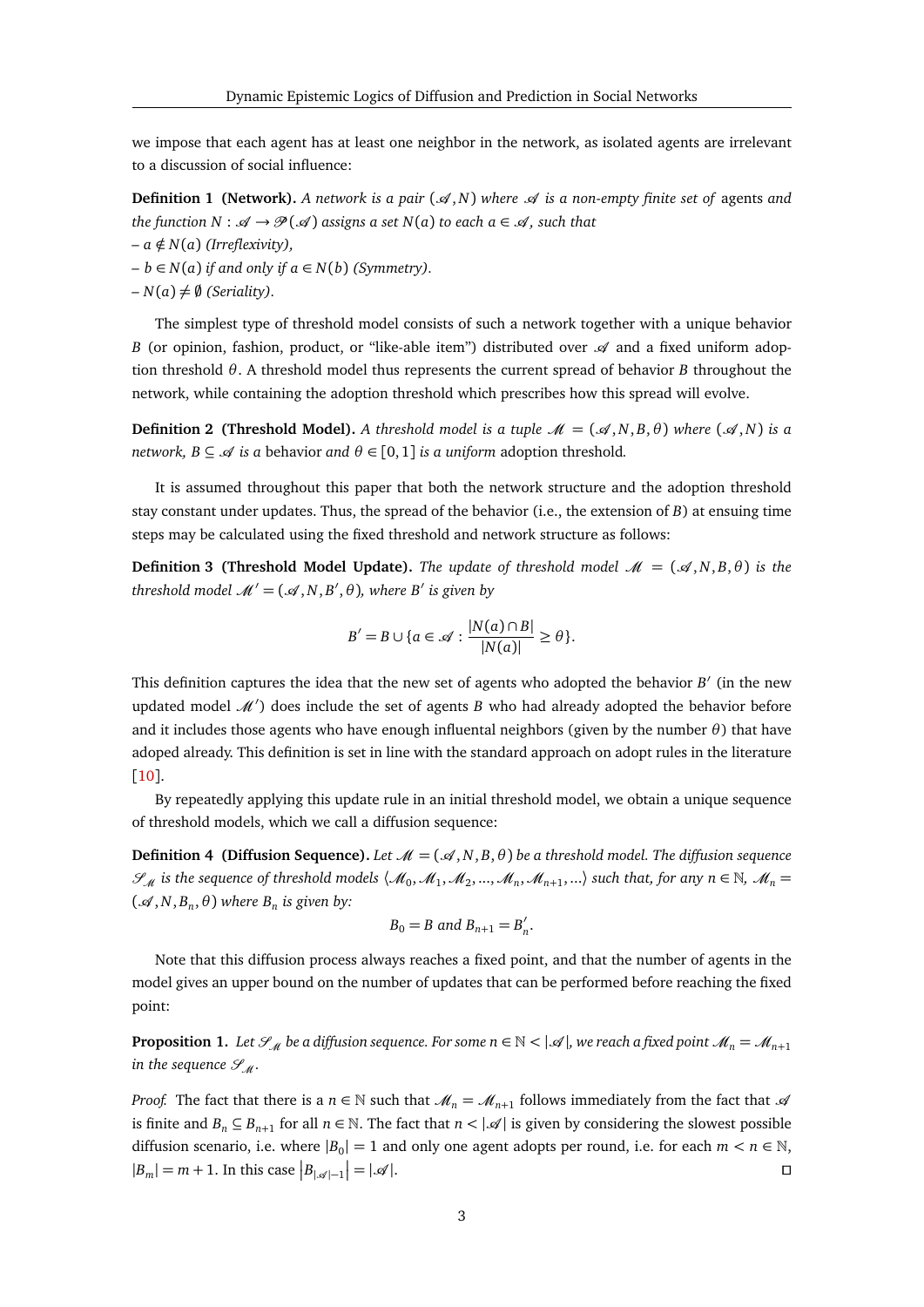<span id="page-3-2"></span>**Interpretation.** Threshold models and their dynamics may be interpreted in two ways. One interpretation assumes that agents are mere automata and that their behavior is forced upon them by their environment. This interpretation suits the models that are used in e.g. epidemiology: viral infection "just happens" to agents. Alternatively, agents may be interpreted as rational beings aiming towards coordination with their neighbors. In fact, the above update rule also corresponds to the best response dynamics of an associated coordination game [[19](#page-27-4)], under the assumption that there is a 'seed' set of players who always, possibly irrationally, play *B* [[10](#page-27-0)].

Numerous variations of threshold models exist in the literature, including infinite networks [[19](#page-27-4)], networks with non-inflating behavior adoption [[19](#page-27-4)], agent-specific thresholds [[15](#page-27-3)], weighted links [[15](#page-27-3)] and multiple behaviors  $\lceil 1 \rceil$  $\lceil 1 \rceil$  $\lceil 1 \rceil$ . For simplicity, and to fit most examples in the literature, we will stick to the above simpler notion of finite threshold models. The next subsection proposes a logical framework to reason about them.

#### <span id="page-3-0"></span>**2.2 The Logic of Threshold-Limited Influence**

This section introduces a minimal logic to express the standard notion of threshold-limited influence introduced in the section above. To describe the *situation* of a social network at a given moment, the static language needs to capture two things: who is related to whom and who is displaying the contagious behavior *B*. In this paper, both features will be encoded using propositional variables. To describe the *change* of situation of a social network, the language includes a dynamic modality. This modality represents how agents adopt the behavior of their neighbors, whenever the given adoption threshold is reached, i.e., whenever enough neighbors have adopted.

**Definition 5 (Languages**  $\mathcal{L}_{[1]}$  **and**  $\mathcal{L}$ **).** Let  $\mathcal{A}$  be a finite set and let atoms be given by  $\Phi = \{N_{ab} : a, b \in \Phi\}$ A } ∪ {*β<sup>a</sup>* : *<sup>a</sup>* ∈ A }*. The language* <sup>L</sup>[] *is then given by:*

<span id="page-3-3"></span>
$$
\varphi := N_{ab} | \beta_a | \neg \varphi | \varphi \wedge \varphi | [adopt] \varphi
$$

*The formulas of*  $\mathcal{L}$  *are those of*  $\mathcal{L}_{\Box}$  *that do not involve the [adopt]-modality.* 

Disjunction and material implication are defined in the standard way.  $\mathcal{L}_{[1]}$  is an extension of propositional logic with a unary dynamic modality, denoted [*adop t*]. The language is interpreted over threshold models, using the behavior set and the social network to determine the extension of the atomic formulas. The [adopt] modality is interpreted as is standard in dynamic epistemic logic<sup>[3](#page-3-1)</sup> [[3,](#page-27-13)[5,](#page-27-14)[28](#page-28-7)[,6](#page-27-15)]: intuitively, we evaluate [*adop t*]*ϕ* as true "today" if and only if *ϕ* is true "tomorrow". Here, "tomorrow" is given by the threshold update of Definition [3.](#page-2-0)

**Definition 6 (Truth Clauses for**  $\mathcal{L}_{[1]}$ ). Given a model  $\mathcal{M} = (\mathcal{A}, N, B, \theta)$ ,  $N_{ab}, \beta_a \in \Phi$ , and  $\varphi, \psi \in \mathcal{L}_{[1]}$ :

| $\mathcal{M} \models \beta_{\alpha}$ | iff | $a \in B$                                                                                              |
|--------------------------------------|-----|--------------------------------------------------------------------------------------------------------|
| $\mathcal{M} \models N_{ab}$         | iff | $b \in N(a)$                                                                                           |
| $M \vDash \neg \varphi$              | iff | $M \not\models \varphi$                                                                                |
| $M \vDash \varphi \wedge \psi$       | iff | $M \vDash \varphi$ and $M \vDash \psi$                                                                 |
| $\mathcal{M} \vDash [adopt] \varphi$ | iff | $\mathcal{M}' \vDash \varphi$ , where $\mathcal{M}'$ is the updated<br>threshold model (Definition 3). |

<span id="page-3-1"></span><sup>&</sup>lt;sup>3</sup> The dynamic operators in Dynamic Epistemic Logic are taken to be model transformers, they transform a given model into a new model.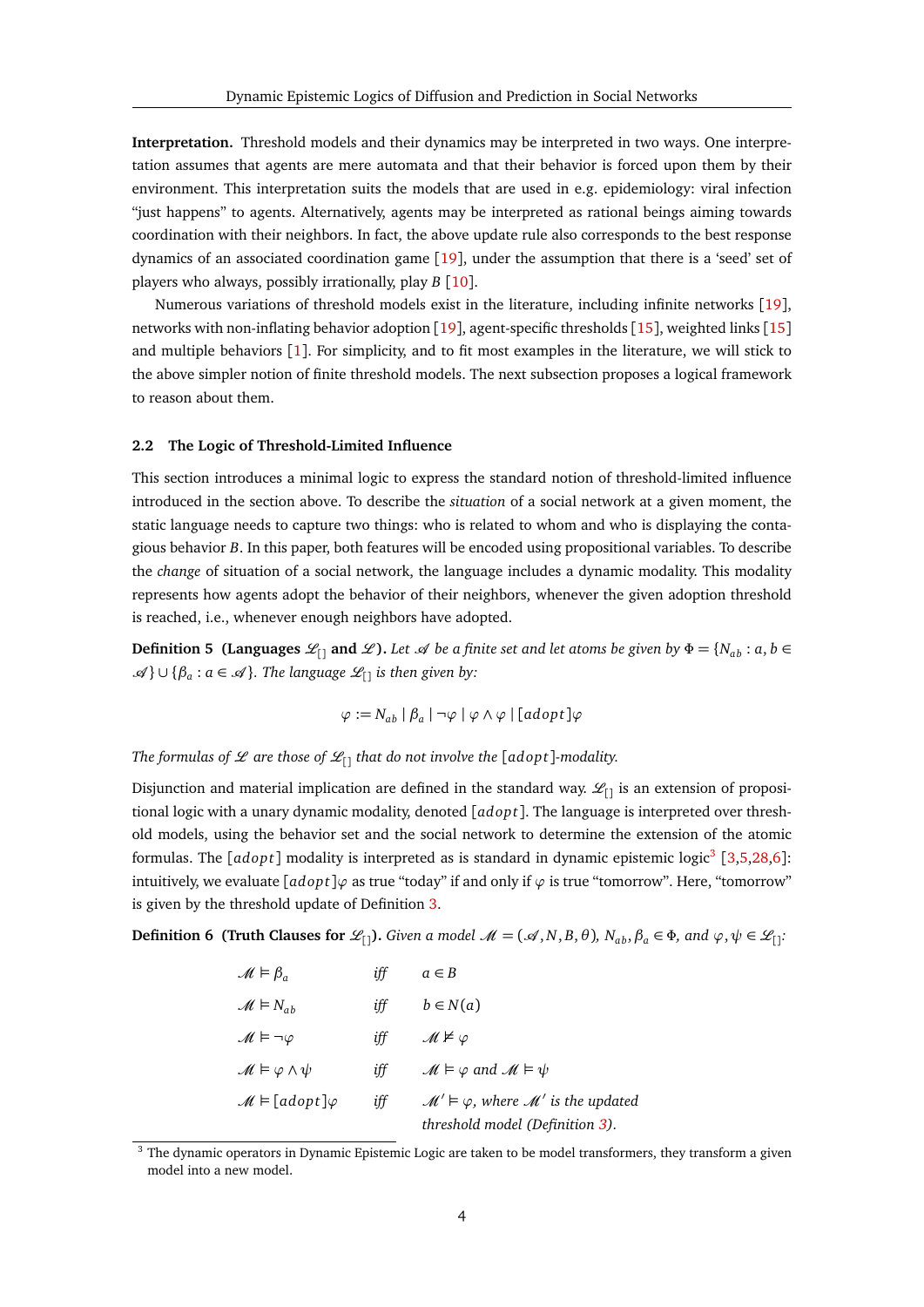Let us also introduce some abbreviations:

**Abbreviation.** We introduce the formula  $[adopt]^n\varphi$  as an abbreviation which is defined recursively:

$$
[adopt]^{0}\varphi:=\varphi
$$

$$
[adopt]^{n+1} \varphi := [adopt][adopt]^n \varphi
$$

<span id="page-4-0"></span>**Abbreviation.** We introduce the following abbreviation:

$$
\beta_{N(a)\geq \theta}:=\bigvee_{\{\mathscr{G}\subseteq \mathscr{N}\subseteq \mathscr{A}:\frac{|\mathscr{G}|}{|\mathscr{N}|}\geq \theta\}}(\bigwedge_{b\in \mathscr{N}}N_{ab}\wedge \bigwedge_{b\notin \mathscr{N}}\neg N_{ab}\wedge \bigwedge_{b\in \mathscr{G}}\beta_b)
$$

This formula  $\beta_{N(a)} \ge \theta$  expresses that the proportion of agent *a*'s neighbors who have adopted is equal to or above the threshold *θ*.

The following proposition captures within our language the fact (as noted in Prop. [1\)](#page-2-1) that all diffusion sequences stabilize after some finite number of updates, illustrating how our language allows for capturing features of threshold model dynamics, such as stability and stabilization of the diffusion sequence:

**Proposition 2.** Let  $\mathcal{M} = (\mathcal{A}, N, B, \theta)$  be a threshold model. There exists  $n \in \mathbb{N} < |\mathcal{A}|$  such that, for any  $\varphi$  ∈  $\mathscr{L}_{[]}$ :

$$
[adopt]^n \varphi \longleftrightarrow [adopt]^{n+1} \varphi
$$

*Proof.* As noted in the proof of Proposition [1,](#page-2-1) in the diffusion sequence  $\mathcal{S}_{\mathcal{M}}$ , for some  $n \in \mathbb{N} < |\mathcal{A}|$ ,  $M_n = M_{n+1}$ . Hence  $M_n$  and  $M_{n+1}$  are guaranteed to satisfy the same formulas, whereby  $\mathcal{M} \models [adopt] \text{and} \varphi \leftrightarrow [adopt]$  $n+1$  $\varphi$ .

<span id="page-4-1"></span>**Axiomatization.** We obtain an axiomatization of the logic for threshold models and their update dynamics by using the standard method of reduction rules from dynamic epistemic logic [[3](#page-27-13)[,28,](#page-28-7)[5,](#page-27-14)[6](#page-27-15)].

**Definition 7 (The Logic of Threshold-Limited Influence,**  $L_{\theta}$ ). The logic  $L_{\theta}$  is comprised of any ax*iomatization of the propositional calculus and of the axioms and derivation rules of Table [1,](#page-5-0) for a given threshold*  $\theta \in [0, 1]$ *.* 

The *static* logic consists of the axioms of propositional logic, the network axioms of Table [1](#page-5-0) and the rule of Modus Ponens. These capture the constraints imposed on the networks. In the *dynamic* part of the logic, we define rules that reduce formulas that contain the [*adop t*] modality to formulas without it. This is possible as the update procedure is deterministic: all the information required to determine the update threshold model is present in the current model. Hence the next state is "pre-encoded" in the present state.

As the [*adop t*] modality only affects the extension of *B*, the reduction axioms are trivial in all cases except those involving *β<sup>a</sup>* . The corresponding reduction axiom, Red.Ax.*β*, relies on the mentioned preencoding. The axiom Red.Ax. $\beta$  states that *a* has adopted *B* after the update just in case 1) she had already adopted it before the update or 2) the proportion of her neighbors who had already adopted it before the update was above threshold *θ*.

**Definition 8** ( $\mathscr{C}_{\theta}$ ). Let the threshold  $\theta \in [0,1]$  be given. The class of threshold models  $\mathscr{C}_{\theta}$  contains all *and only models with the same threshold θ.*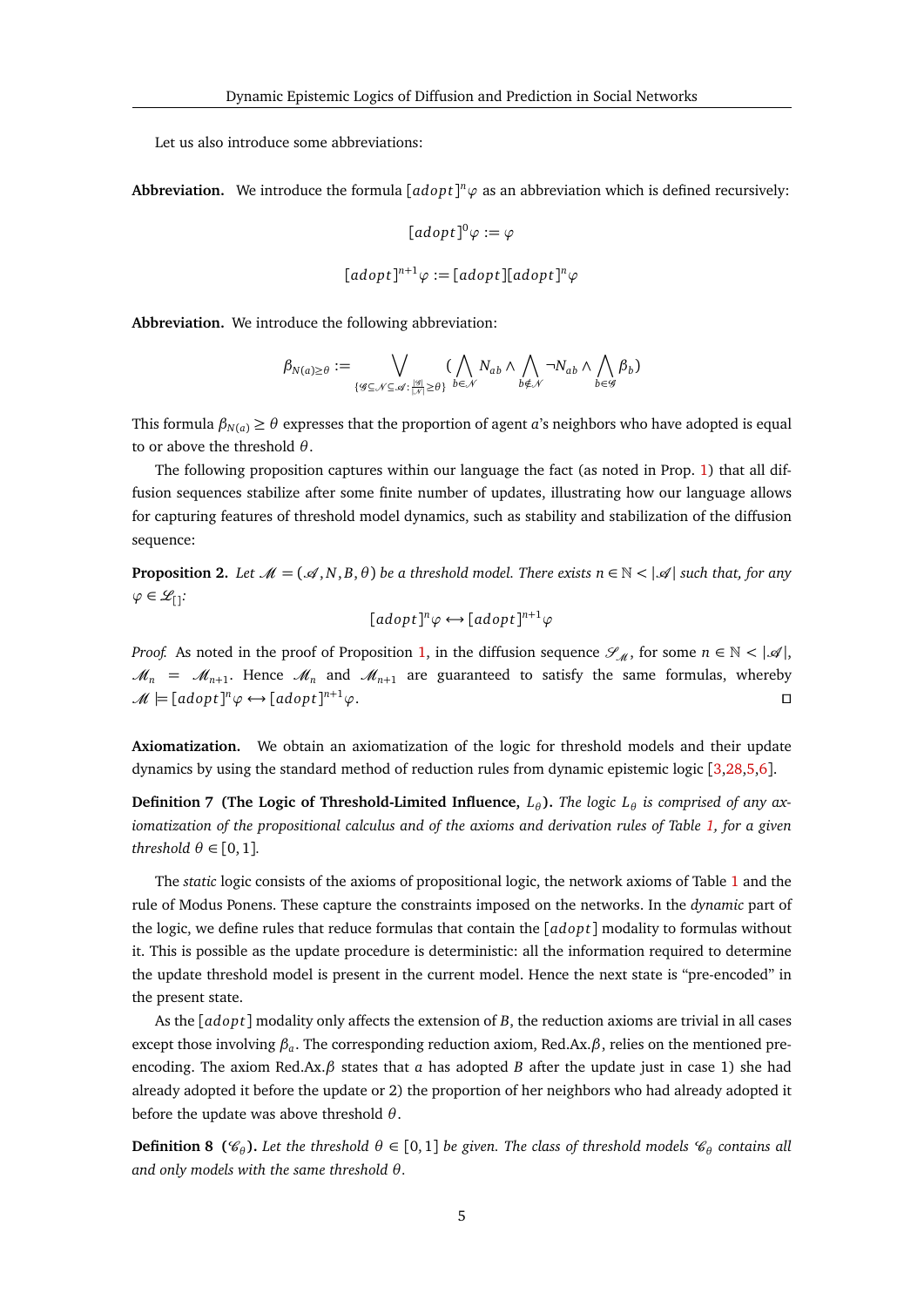| Network Axioms                                                                                                                           |                 |
|------------------------------------------------------------------------------------------------------------------------------------------|-----------------|
| $\neg N_a a$                                                                                                                             | Irreflexivity   |
| $N_{ah} \leftrightarrow N_h a$                                                                                                           | Symmetry        |
| $\bigvee N_{ab}$<br>$b \in \mathcal{A}$                                                                                                  | Seriality       |
| Reduction Axioms                                                                                                                         |                 |
| $\lceil adopt \rceil N_{ab} \leftrightarrow N_{ab}$                                                                                      | Red.Ax.N        |
| $[adopt] \neg \varphi \leftrightarrow \neg [adopt] \varphi$                                                                              | $Red$ Ax $\neg$ |
| $\lceil \text{adopt} \rceil \varphi \land \psi \leftrightarrow \lceil \text{adopt} \rceil \varphi \land \lceil \text{adopt} \rceil \psi$ | Red.Ax.A        |
| $[adopt]\beta_a \leftrightarrow \beta_a \vee \beta_{N(a)} \geq \theta$                                                                   | $Red.Ax.\beta$  |
| Inference Rules                                                                                                                          |                 |
| From $\varphi$ and $\varphi \rightarrow \psi$ , infer $\psi$                                                                             | Modus Ponens    |
| From $\varphi$ , infer [adopt] $\varphi$                                                                                                 | $Nec_{[adopt]}$ |

<span id="page-5-0"></span>**Table 1.** Hilbert-style proof system  $L_θ$ .

<span id="page-5-2"></span>For any given threshold  $\theta \in [0,1]$ , the minimal logic  $L_{\theta}$  is sound and complete with respect to the corresponding class of models  $\mathcal{C}_{\theta}$ : <sup>[4](#page-5-1)</sup>

**Theorem 1 (Completeness).** *Let*  $\theta \in [0,1]$ *. For any*  $\varphi \in \mathcal{L}$ *,* 

$$
\models_{\mathcal{C}_\theta} \varphi \textit{ iff } \vdash_{L_\theta} \varphi
$$

*Proof. Soundness:* Let  $\mathcal{M} = (\mathcal{A}, N, B, \theta)$  be an arbitrary threshold model with  $a, b \in \mathcal{A}$ . Then  $\mathcal{M}$ satisfies Irreflexivity (Symmetry/seriality) directly by the semantics and the assumption of irreflexivity (symmetry/seriality) of the network.  $\mathcal{M} \models [adopt]N_{ab} \leftrightarrow N_{ab}$  as the adoption operation never alters the network. Soundness of Red.Ax.¬ and Red.Ax.∧ may be shown straightforwardly using induction on the length of formulas.

To see that  $\mathscr M$  satisfies Red.Ax. $\beta$ , let  $\mathscr M'$  be the adoption update of  $\mathscr M$ . Then  $\mathscr M \models [adopt] \beta_a$  iff  $\mathcal{M}'\models\beta_a$  iff  $a\in B'=B\cup\Big\{b\in\mathcal{A}: \frac{N(b)\cap B}{N(b)}\geq\theta\Big\}$  iff  $\mathcal{M}\models\beta_a$  or  $a\in\Big\{b\in\mathcal{A}: \frac{N(b)\cap B}{N(b)}\geq\theta\Big\}$ . A syntactic decoding following Definition [2.2](#page-4-0) of the large, right-hand disjunct of Red.Ax.*β* (called *β<sup>N</sup>*(*a*)≥*<sup>θ</sup>* ) shows that it is satisfied iff  $a \in \left\{b \in \mathscr{A}: \frac{N(b) \cap B}{N(b)} \geq \theta\right\}$ : The outer disjunction requires/ensures the existence of two sets of agents,  $\mathscr G$  and  $\mathscr N$ , such that  $\mathscr G\subseteq\mathscr N$  and  $\frac{|\mathscr G|}{|\mathscr N|}\ge\theta$ . The inner conjunction in Definition [2.2](#page-4-0) is satisfied iff  $\mathcal{N} = N(a)$  and  $\mathcal{G} \subseteq B$ . Hence  $\varphi$  is satisfied iff  $\exists \mathcal{G} \subseteq N(a) \cap B : \frac{|\mathcal{G}|}{|N(a)|} \ge \theta$  iff  $\frac{|N(a) \cap B|}{|N(a)|} \ge \theta$  iff  $a \in \left\{ b \in \mathcal{A} : \frac{N(b) \cap B}{N(b)} \ge \theta \right\}$ . Hence  $\mathcal{M} \models [adopt] \beta_a$  iff  $\mathcal{M} \models \beta_a$  or  $\mathcal{M} \models \beta_{N(a) \ge \theta}$ .

*Completeness:* The proof goes via translation of the dynamic language into the static part of the language, in the usual way (see for instance  $[28, Ch. 7]$  $[28, Ch. 7]$  $[28, Ch. 7]$ ).

<span id="page-5-1"></span><sup>&</sup>lt;sup>4</sup> The proof system and model class are further parametrized by the set of agents  $\mathcal A$  used to define the corresponding language.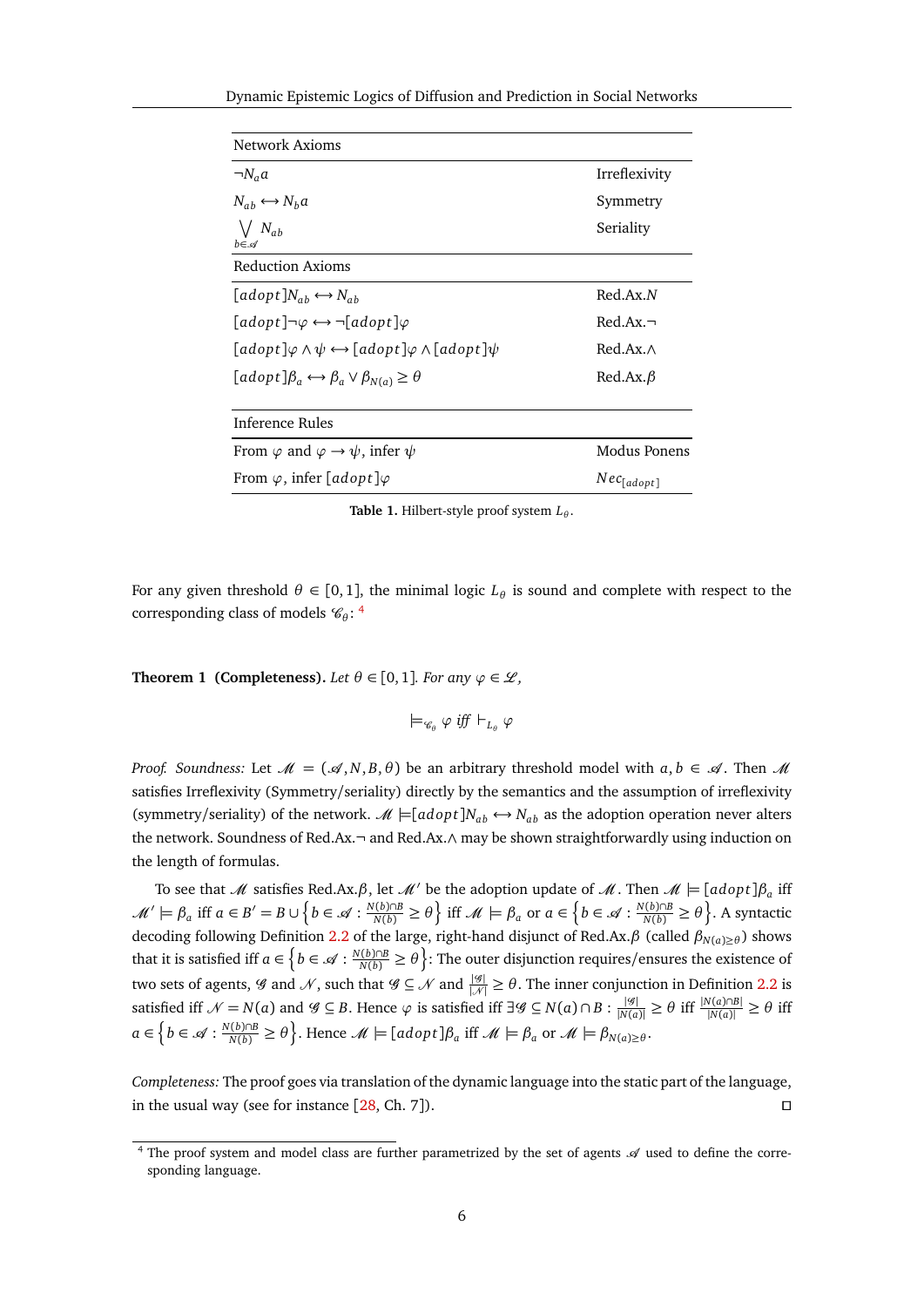#### <span id="page-6-0"></span>**2.3 Clusters and Cascades**

An agent adopting a new behavior may influence some of her neighbors to adopt it at the next moment, which in turn may cause further agents to adopt it, and so on. Such a chain reaction is termed a *cascade* in the literature (see e.g. [[10,](#page-27-0) Ch. 19]), and a cascade is said to be *complete* when it results into a state where *all* agents have adopted the new behavior. Because the above given updates of threshold models always reach a fixed point, any cascade will eventually stop. However, a cascade may stop before all agents have adopted, i.e. without being complete. The following recalls a known result about how cascading effects are constrained by the network structure and shows how the suitable constraint may be captured by the minimal logic  $L_{\theta}$ .

First of all, our language can express that a diffusion sequence will reach a complete cascade, given the upper bound on the number of updates before stabilization of the diffusion process noted in Propo-sition [1:](#page-2-1)

<span id="page-6-2"></span>**Definition 9.** *The sentence abbreviated by 'cascade' expresses that all agents will have adopted eventually:*

$$
cascade := [adopt]^{|\mathcal{A}|-1} \bigwedge_{a \in \mathcal{A}} \beta_a
$$

Some parts of a network structure may be more "dense" than others. Strongly connected groups of agents are more resilient to external influence. E.g., a tightly knit group may be hard to convert to a particular opinion if all its members support one another in disagreeing with the opinion. Tightly connected components of a network might therefore block the diffusion of a behavior when it stems from outside this component. Briefly put, dense components of a network may prevent complete cascades and the denser a group, the better it resists change induced from the outside. The required precise notion of a "dense" group is that of a *d*-*cohesive set* [[19](#page-27-4)], also referred to as a *cluster of density d* [[10](#page-27-0)]. A cluster of density *d* is a set of agents such that for each agent in the set, the proportion of her neighbors which are also in the group is at least *d*.

**Definition 10 (Cluster of density** *d*). Given a network  $(\mathcal{A}, N)$ , a cluster of density *d* is any group  $C \subseteq \mathcal{A}$ *such that for all*  $a \in C$ *,* 

$$
\frac{|N(a) \cap C|}{|N(a)|} \ge d.
$$

Notice that any network will contain at least one cluster of density 1, namely the group  $\mathcal{A}$ , and that each singleton  $\{a\} \subseteq \mathcal{A}$  is a cluster of density 0 (by irreflexivity).

**Example: Clusters.** Let model *M* given as illustrated below, with  $B = \{d\}$ . In this model,  $C = \{a, b, c\}$ is a cluster of density  $\frac{2}{3}$ , in which no member belongs to *B*.



**Fig. 1.** A social network with a cluster of density  $\frac{2}{3}$ .

<span id="page-6-1"></span>The language  $L$  can express the existence of a cluster: if *C* is a cluster of density *d* then for each *a* in *C*, there is a big enough subset of *C* which are *a*'s neighbors.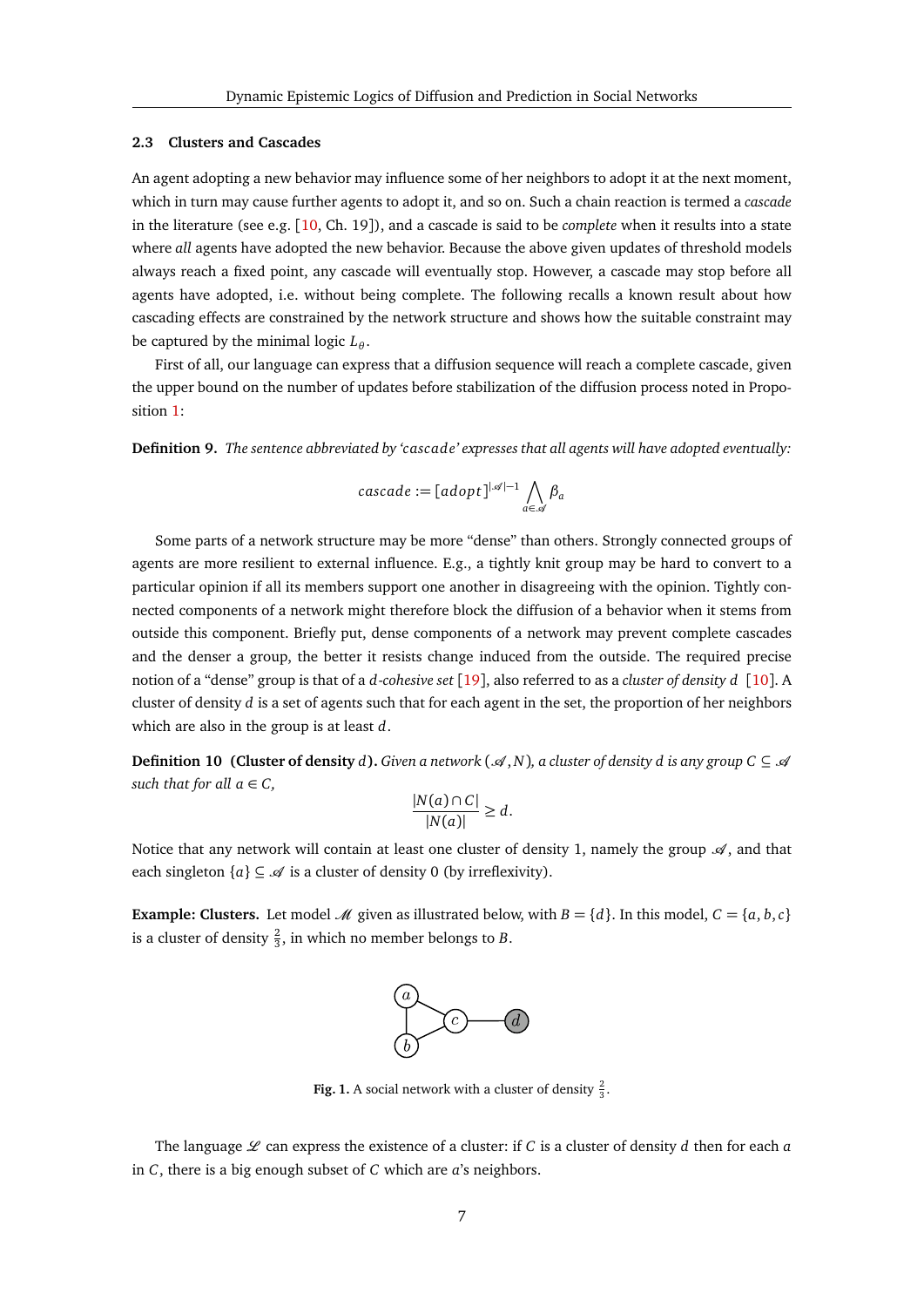**Proposition 3.** The group C is a cluster of density d in  $(\mathcal{A}, N)$  iff  $\mathcal{M} = (\mathcal{A}, N, B, \theta)$  satisfies

<span id="page-7-0"></span>
$$
\bigwedge_{a \in C} \bigvee_{\left\{ g \subseteq \mathcal{N} \subseteq \mathcal{A} : \frac{|g \cap C|}{|\mathcal{N}|} \ge d \right\}} \left( \bigwedge_{b \in \mathcal{N}} N_{ab} \wedge \bigwedge_{b \notin \mathcal{N}} \neg N_{ab} \right) \tag{1}
$$

*Proof.* Left to right: Let  $\mathcal{M} = (\mathcal{A}, N, B, \theta)$  and assume *C* is a cluster of density *d* in  $(\mathcal{A}, N)$ . Then by definition, for all  $a \in C$ ,  $\frac{|N(a) \cap C|}{|N(a)|} \ge d$ . As *M* is based on  $(\mathcal{A}, N)$ ,  $\{b : \mathcal{M} \models N_{ab}\} = N(a)$  for all *a* ∈  $\mathcal{A}$ . Let *a* be given and pick  $\mathcal{N} = N(a)$  and  $\mathcal{G} = N(a) \cap C$ . Then  $\frac{|\mathcal{G}|}{|\mathcal{M}|} \ge d$ . Given the choice of  $\mathcal{N}$ ,  $\mathcal{M} \models \bigwedge_{b \in \mathcal{N}} N_{ab} \wedge \bigwedge_{b \notin \mathcal{N}} \neg N_{ab}$ . So  $\mathcal{M}$  satisfies [\(1\)](#page-7-0).

Right to left: Assume that *M* satisfies [\(1\)](#page-7-0) for some  $C \subseteq \mathcal{A}$  and some  $d \in [0,1]$ . Then for each *a* ∈ *C*, there is are sets G and N with  $G \subseteq N$  and  $\frac{|G \cap C|}{|N|} \ge d$ , such that  $N = \{M \models N_{ab}\} = N(a)$ . Hence  $\frac{|\mathscr{G}\cap C|}{|N(a)|} = \frac{|\mathscr{G}\cap C|}{|\mathscr{N}|} \ge d$ . As  $\mathscr{G}\cap C \subseteq \mathscr{N} = N(a)$ ,  $\frac{|N(a)\cap C|}{|N(a)|} \ge d$ . As a was arbitrary from C, C is indeed a cluster of density *d* in  $(\mathcal{A}, N)$ .

Given Proposition [3,](#page-6-1) it is easy to see that the sentence below characterizes the existence of a cluster of density *d* among agents *who have not adopted* (abbreviated ∃*C*<sup>≥</sup>*d*¬*β*):

$$
\exists C_{\geq d} \neg \beta := \bigvee_{C \subseteq \mathscr{A}} \bigwedge_{a \in C} \bigvee_{\left\{ \mathscr{G} \subseteq \mathscr{N} \subseteq \mathscr{A} : \frac{|\mathscr{G} \cap C|}{|\mathscr{N}|} \geq d \right\}} \left( \bigwedge_{b \in \mathscr{N}} N_{ab} \land \bigwedge_{b \notin \mathscr{N}} \neg N_{ab} \land \bigwedge_{b \in \mathscr{G}} \neg \beta_{b} \right)
$$

Note that we can express in the same way that there is a cluster of density greater than *d*, by replacing  $\geq$  by the strict  $>$  in the formula (abbreviated  $\exists C_{>d} \neg \beta$ ).

**Example: Clusters, cont..** The model illustrated in Fig. 1 contains a cluster  $C = \{a, b, c\}$  of density  $\frac{2}{3}$ , such that no agent in *C* has adopted. Hence, the model should satisfy  $\exists C_{\frac{2}{3}} \neg \beta$ :

<span id="page-7-2"></span>
$$
\bigvee_{C \subseteq \mathscr{A}} \bigwedge_{a \in C} \bigvee_{\{g \subseteq \mathscr{N} \subseteq \mathscr{A} : \frac{|g \cap C|}{|\mathscr{N}|} \geq \frac{2}{3}\}} \left( \bigwedge_{b \in \mathscr{N}} N_{ab} \wedge \bigwedge_{b \notin \mathscr{N}} \neg N_{ab} \wedge \bigwedge_{b \in \mathscr{G}} \neg \beta_b \right).
$$
 (2)

To verify this, assume *C* is a group that satisfies the outmost disjunction. Then for each  $a \in C$  there is must a *G* and  $N$  such that  $\frac{|G \cap C|}{|N|} \ge \frac{2}{3}$  for which  $M$  satisfies

<span id="page-7-1"></span>
$$
\bigwedge_{b \in \mathcal{N}} N_{ab} \wedge \bigwedge_{b \notin \mathcal{N}} \neg N_{ab} \wedge \bigwedge_{b \in \mathcal{G}} \neg \beta_b. \tag{3}
$$

To see that M satisfies [\(3\)](#page-7-1), regard first agent *c*, for whom the appropriate N is  $\{a, b, d\}$ . As  $|\mathcal{N}| = 3$ , we must identify a group  $\mathcal{G} \subseteq C$  with  $|\mathcal{G}| \geq 2$  such that for all  $b \in \mathcal{G}$ ,  $\mathcal{M} \models N_{cb}$ . Such a  $\mathcal{G}$  exists, being  $\{a, b\}$ . Finally, indeed  $\mathcal{M} \models \neg \beta_a \land \neg \beta_b$ , and hence the conjunct for *c* is satisfied. Similar reasoning shows that the conjuncts for *a* and *b* also hold. This gives us [\(2\)](#page-7-2).

<span id="page-7-3"></span>**The Cluster Theorem.** The following theorem from [[19](#page-27-4)],[[10,](#page-27-0) Ch.19.3] characterizes the possibility of a complete adoption cascade in a network:

Given a threshold model M with threshold  $\theta \neq 0$  and a set  $B \subset \mathcal{A}$  of agents who have adopted, all agents will eventually adopt *if, and only if* there does not exist a cluster of density greater than  $1 - \theta$  in  $\mathscr{A} \backslash B$ .

As both the complete cascade and the existence of the relevant clusters are expressible in  $\mathcal{L}_{[}$ , the cluster theorem can also be encoded in our setting, in the following way: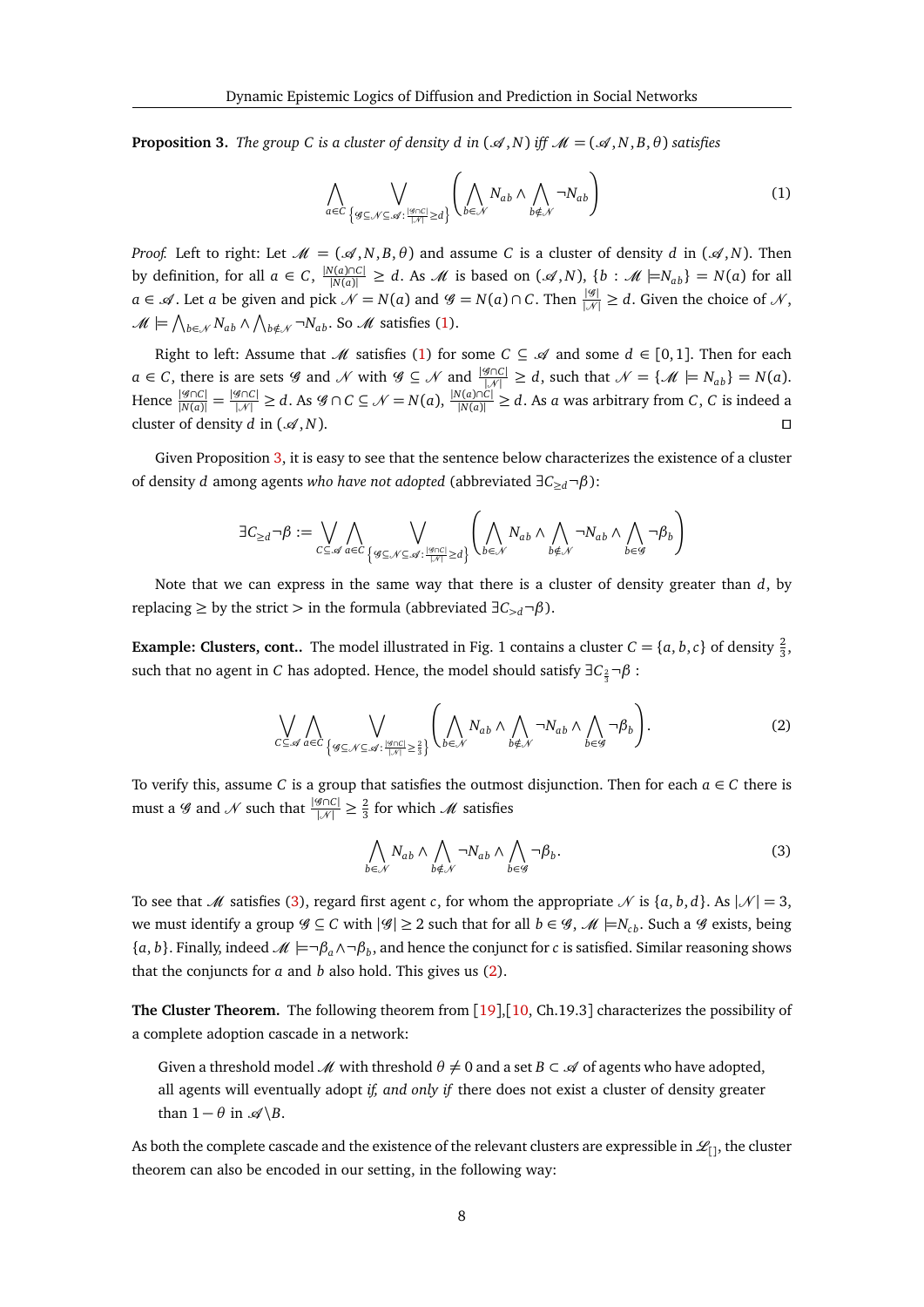Let  $\mathcal{M} = (\mathcal{A}, N, B, \theta)$  with  $\theta \neq 0$ . Then

 $\mathcal{M} \models$  cascade  $\leftrightarrow \neg \exists C_{>1-\theta} \neg \beta$ .

#### <span id="page-8-1"></span>**2.4 Logics for Generalizations of Threshold Models**

So far, we have considered the "simplest" possible network structures: the networks are finite, symmetric, irreflexive and serial. The constraints of symmetry and irreflexivity could easily be relaxed in the initial definition of threshold models (Def. [2\)](#page-2-2) to generalize the logics to different types of social relationships (for instance a hierarchical network).

For simplicity, we work with uniform thresholds. Obtaining logics for settings without this uniformity constraint is unproblematic: 1) define *θ* not as a constant but as a function assigning a particular threshold to each agent; i.e., set  $\theta$ :  $\mathscr{A} \to [0, 1]$  in the definition of threshold models (Def. [2\)](#page-2-2); 2) replace *θ* by *θ*(*a*) in the definition of the update (Def. [3\)](#page-2-0) and in the reduction axiom Red.Ax.*β* (in Table [1\)](#page-5-0). This will generate a logic for each such function *θ*, that is, for each distribution of thresholds among agents.

The logical setting may also be generalized to capture the spread of *several* behaviors and their interaction. This amounts to: 1) modify the definition of threshold models (Def. [2\)](#page-2-2) to let  $\mathcal{B}$  be a finite *set* of behaviors ( $\mathscr{B} = \{B_1, B_2, ...B_n\}$ ) and define  $\theta : \mathscr{A} \times \mathscr{B} \to [0,1]$ ; 2) Relativize the definition of the update to each behavior  $B_i$ ; 3) extend our set of atomic propositions:  $\Phi = \{N_{ab} : a, b \in \mathcal{A}\}\cup \{\beta_{ia} : a \in A\}$  $\mathscr{A}, i \in 1,...n$ ; 4) relativize the semantic clause in the obvious way:  $\mathscr{M} \models \beta_{ia}$  iff  $a \in B_i$ , and replace the reduction axiom *Red*.*Ax*.*β* by *Red*.*Ax*.*β<sup>i</sup>* accordingly. The "signature" of the resulting logic will then be given by  $[\theta, \mathcal{A}, \mathcal{B}]$ . Such a logic allows reasoning about the diffusion of a fixed number of behaviors, given a specific distribution of thresholds for each behavior to each agent, for any particular network structure.

Furthermore, we consider the *proportion* of neighbors who have adopted as the only relevant factor for decision making. This makes every neighbor as influential as any other. To generalize, weighted links representing different "degrees of influence" could be used instead. The condition for being influenced into adopting would become: the *weighted sum* of my neighbors which have adopted is at least *θ*. Alternatively, we could fix an ordering of neighbors of each agent  $a$  with  $b \geq_a c$  stating that agent  $b$ influences agent *a* at least as much as agent *c* does. Based on such an ordering, one possible update policy would be that *a* adopts when a given proportion of ≥*<sup>a</sup>* -maximal agents have adopted.

Additional alternative policies will be discussed in Section [5.](#page-22-0) These will also involve epistemic considerations, the topic to which we turn next.

## <span id="page-8-0"></span>**3 Epistemic Threshold Models and Their Dynamic Logic**

By the definition of the above given update on threshold models, agents *react to their environment*: they are always influenced by the actual behavior of their direct neighbors. In many situations, this "nomothetic" update style seems to pose unrealistic requirements. The update requires that agents act in accordance with the *facts* of others' behavior, even in the face of uncertainty. Hence, the above threshold model update may require of agents that they act in accordance with information that they do not actually possess. For an example, see Fig. [2.](#page-9-0)

To accommodate this shortcoming, we extend the standard threshold models with an epistemic dimension and define a refined adoption policy where agents' behavior change depends on their knowl-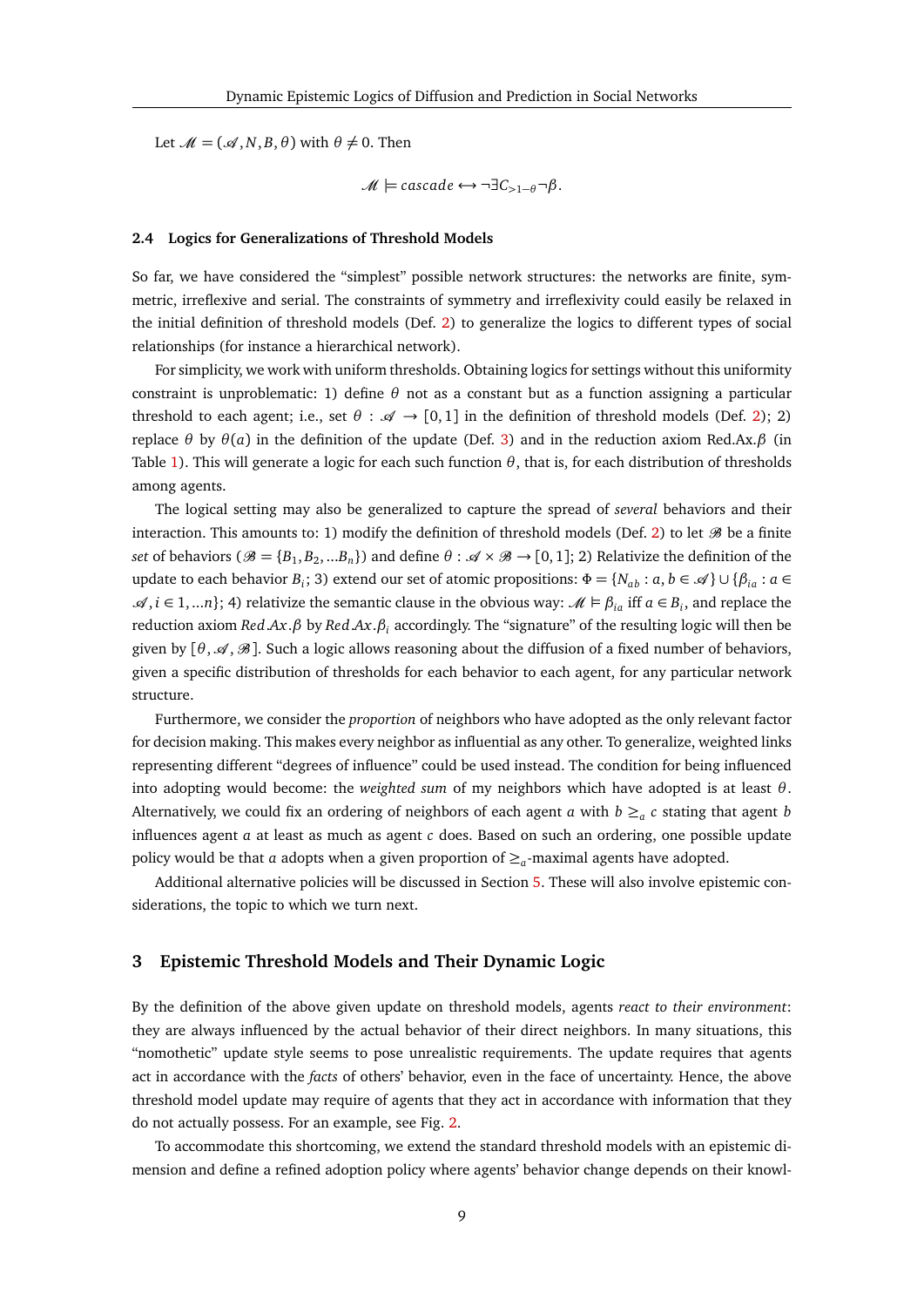

<span id="page-9-0"></span>**Fig. 2.** A situation of uncertainty. Agent *a* cannot tell whether world *w* or world *v* is the actual one, as indicated by the dashed line (when representing indistinguishability relations we omit reflexive and transitive links). Hence, *a* does not know whether *c* has adopted or not. Assume that the threshold is *θ >* <sup>1</sup>*/*<sup>2</sup> and that *v* is the actual world. Then, according to the 'threshold model update', *a* should adopt – but *a* does not know that!

edge of others' behavior. We moreover define a logical system suitable to reason about *epistemic threshold models* and their dynamics.

To add an epistemic dimension to threshold models, we add for each agent a subjective epistemic indistinguishability relation, as illustrated in Fig. [2,](#page-9-0) in the standard way since [[14](#page-27-16)]. Or equivalently, following [[2](#page-27-17)], each agent is given an "information partition" over a given set of possible worlds. Each information cell in this partition indicates the uncertainty of the agent: i.e. the things she cannot tell apart. This modeling of uncertainty is commonplace in logic, economics and computer science.

## **3.1 Epistemic Threshold Models**

The most general version of threshold models with an epistemic dimension that we will work with in this paper is the following:

#### **Definition 11 (Epistemic Threshold Model (ETM)).** *An epistemic threshold model (ETM) is a tuple*

|        | $\mathcal{M} = (\mathcal{W}, \mathcal{A}, N, B, \theta, {\{\sim_a\}}_{a \in \mathcal{A}})$             |                                                                                                                                                             |
|--------|--------------------------------------------------------------------------------------------------------|-------------------------------------------------------------------------------------------------------------------------------------------------------------|
| where: | $\mathcal W$ is a finite, non-empty set of possible worlds (or states),                                |                                                                                                                                                             |
|        | $\mathcal A$ is a finite non-empty set of agents,                                                      |                                                                                                                                                             |
|        | $\sim_a \subseteq W \times W$ is an equivalence relation, for each agent $a \in \mathcal{A}$ ,         |                                                                                                                                                             |
|        |                                                                                                        | $N: W \to (\mathcal{A} \to \mathcal{P}(\mathcal{A}))$ assigns a neighborhood $N(w)(a)$ to each $a \in \mathcal{A}$ in each $w \in \mathcal{W}$ , such that: |
|        | $a \notin N(w)(a)$                                                                                     | ( <i>Irreflexivity</i> )                                                                                                                                    |
|        | $b \in N(w)(a) \Longleftrightarrow a \in N(w)(b)$ (Symmetry)                                           |                                                                                                                                                             |
|        | $N(w)(a) \neq \emptyset$                                                                               | (Seriality)                                                                                                                                                 |
|        | $B: W \to \mathcal{P}(\mathcal{A})$ assigns to each $w \in W$ a set $B(w)$ of agents who have adopted. |                                                                                                                                                             |
|        | $\theta \in [0,1]$ is a uniform adoption threshold.                                                    |                                                                                                                                                             |

To reason about the impact of knowledge on diffusion in network situations, we want to impose limiting assumptions regarding the agents' uncertainty. It is for example natural to assume that agents know who their direct neighbors are, though cases exist where it is natural that agents know more about the network. Agents may know who the neighbors of neighbors are, or maybe the whole network is even common knowledge. Likewise, the uncertainty about agents' behavior might be subject to various constraints: agents may know the behavior of their neighbors, of their neighbors' neighbors, of everybody, etc.

One way to impose restrictions on uncertainty is by giving agents an ego-centric "sphere of sight", corresponding to how far they can "see" in the network, assuming that if they can see further, they can see closer. We will say that an agent has *sight n* when she can "see" *at least n* agents away, i.e., when she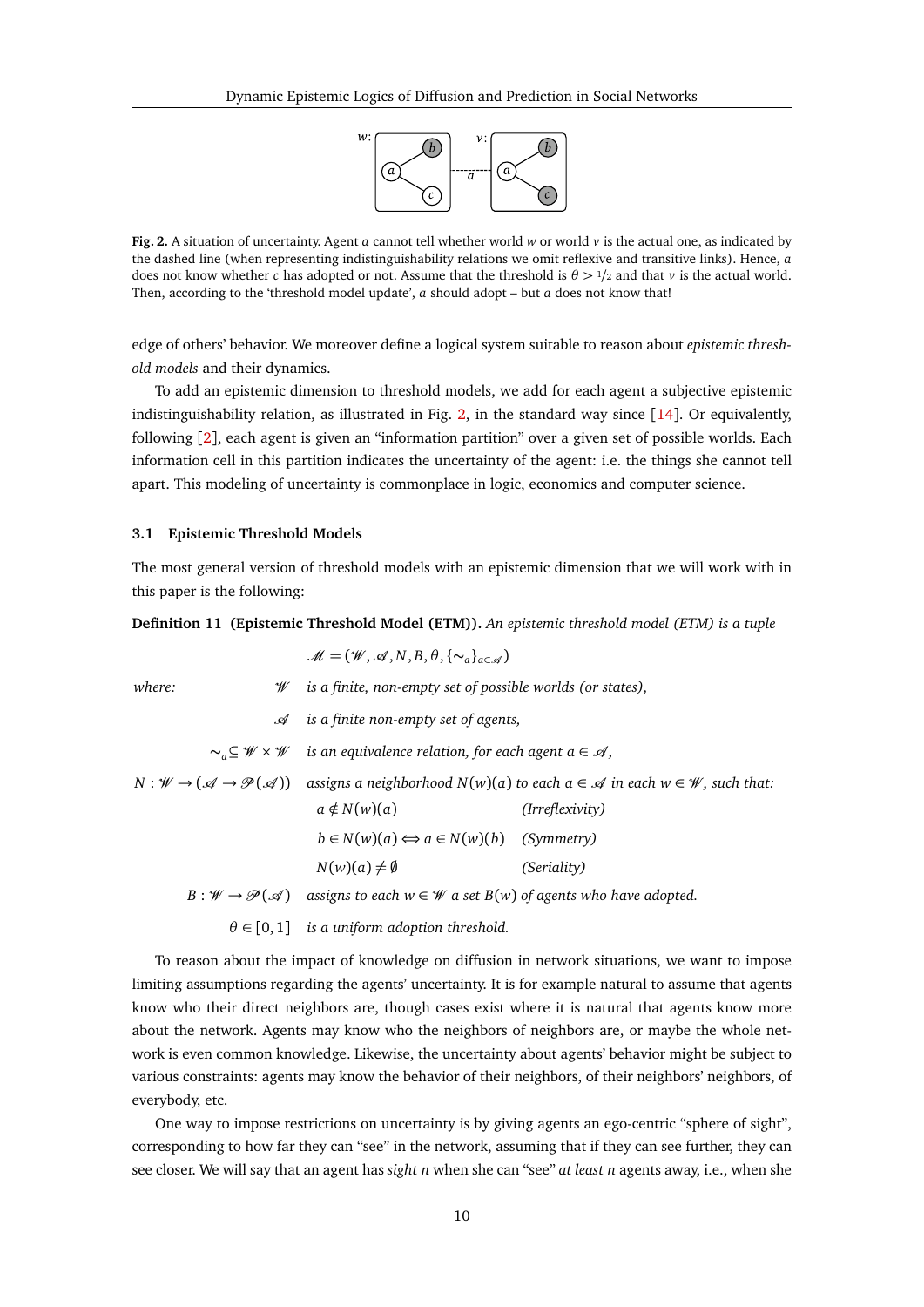knows *at least both* the network structure and the behavior of all agents within *n* distance. To provide a formal definition, we first fix what is meant by "*n* distance":

**Definition 12** (*n*-reachable, *n*-distant). *Let*  $M = (\mathcal{W}, \mathcal{A}, N, B, \theta, \{\sim_a\}_{a \in \mathcal{A}})$  and let  $n \in \mathbb{N}$ . Define  $N^n$ :  $W \to \mathscr{A} \to \mathscr{P}(\mathscr{A})$  as follows, for any  $w \in \mathscr{W}$  and any  $a, b, c \in \mathscr{A}$ :

$$
- N^{0}(w)(a) = \{a\}
$$
  
- N<sup>n+1</sup>(w)(a) = N<sup>n</sup>(w)(a)  $\cup$  {b  $\in \mathcal{A}$  :  $\exists c \in N^{n}(w)(a)$  and  $b \in N(w)(c)$ }

*If*  $b \in N^n(w)(a)$ *, then b belongs to the set of agents that a has within her sight at world w. Morever, if*  $b \in N^n(w)(a)$  *we say that b is n*-reachable *from a in w.* 

**Definition 13 (Sight** *n* **Model<sup>[5](#page-10-0)</sup>).** *An ETM*  $\mathcal{M} = (\mathcal{W}, \mathcal{A}, N, B, \theta, \{\sim_a\}_{a \in \mathcal{A}})$  of sight *n* is an epistemic *threshold model such that, for n*  $\in \mathbb{N}$  *and for any a, b*  $\in \mathcal{A}$  *and w, v*  $\in \mathcal{W}$  *:* 

- *– If*  $w \sim_a v$  and  $b \in N^{n-1}(w)(a)$ , then  $N(w)(b) = N(v)(b)$  (agents know the network at least up to *distance n)*
- **–** *If w* ∼*<sup>a</sup> v and b* ∈ *N n* (*w*)(*a*)*, then b* ∈ *B*(*w*) *iff b* ∈ *B*(*v*) *(agents know the behavior of others at least up to distance n).*

#### <span id="page-10-2"></span>**3.2 Knowledge-Dependent Diffusion**

To remedy the problem of agents acting on information they may not possess, we introduce a revised adoption policy. It captures the intuitive idea that an agent should only be influenced by what he knows about other agents around him. This amounts to a knowledge-dependent adoption policy: agents adopt whenever *they know that* enough of their neighbors have adopted already. We call this update policy *informed update*:

<span id="page-10-1"></span>**Definition 14 (Informed Update).** *Let*  $\mathcal{M} = (\mathcal{W}, \mathcal{A}, N, B, \theta, \{\sim_a\}_{a \in \mathcal{A}})$  be an ETM with sight n. The  $i$  *informed adoption update of*  $\mathscr M$  *produces ETM*  $\mathscr M^i=(\mathscr W,\mathscr A,N,B^i,\theta,\{\sim^i_a\}_{a\in\mathscr A})$  *such that, for any*  $a,b\in\mathscr A$ A *and any w*, *v* ∈ W *:*

 $P = B^i(w) = B(w) \cup \{a \in \mathcal{A} : \forall v \sim_a w \frac{|N(v)(a) \cap B(v)|}{|N(v)(a)|} \ge \theta \}$  and  $- w \sim_a^i v$  iff i)  $w \sim_a v$  and ii) if  $b \in N^n(w)(a)$ , then  $b \in B^i(w)$  iff  $b \in B^i(v)$ .

The first condition tells us that the new set of adopters at world *w* includes the previous set of adopters  $B(w)$  (hence agents do not give up their previously adopted behavior) and it includes also all agents who, as far as they know, are certain of the fact that enough influential neighbors (given by *θ*) have adopted already. The second condition ensures that the informed update of an ETM with sight *n* is again an ETM with sight *n*, i.e., agents' sight is not diminished by updates.

**Updating de Dicto and Updating de Re.** The above informed update policy is defined using *de dicto* knowledge of others' behavior: if an agent knows that enough others will adopt, so should she, ignoring that she might not know exactly *who* will adopt.

A de re update is definable by setting  $B^i(w) = B(w) \cup \{a \in \mathcal{A} : \frac{b \in \mathcal{A}: \forall v \sim_a w, |N(v)(a) \cap B(v)|}{|N(v)(a)|} \ge \theta\}$ . While both rules are interesting, in the remainder of this paper we opt for the *de dicto* version as it expresses in a stronger sense that agents can fully utilize all their information while staying in the spirit of threshold models.

<span id="page-10-0"></span> $5$  We lump two notions of sight under one heading. A more general definition would be of sight  $(n, m)$ , where *n* specifies the sight of network structure, while *m* specifies sight of behavior.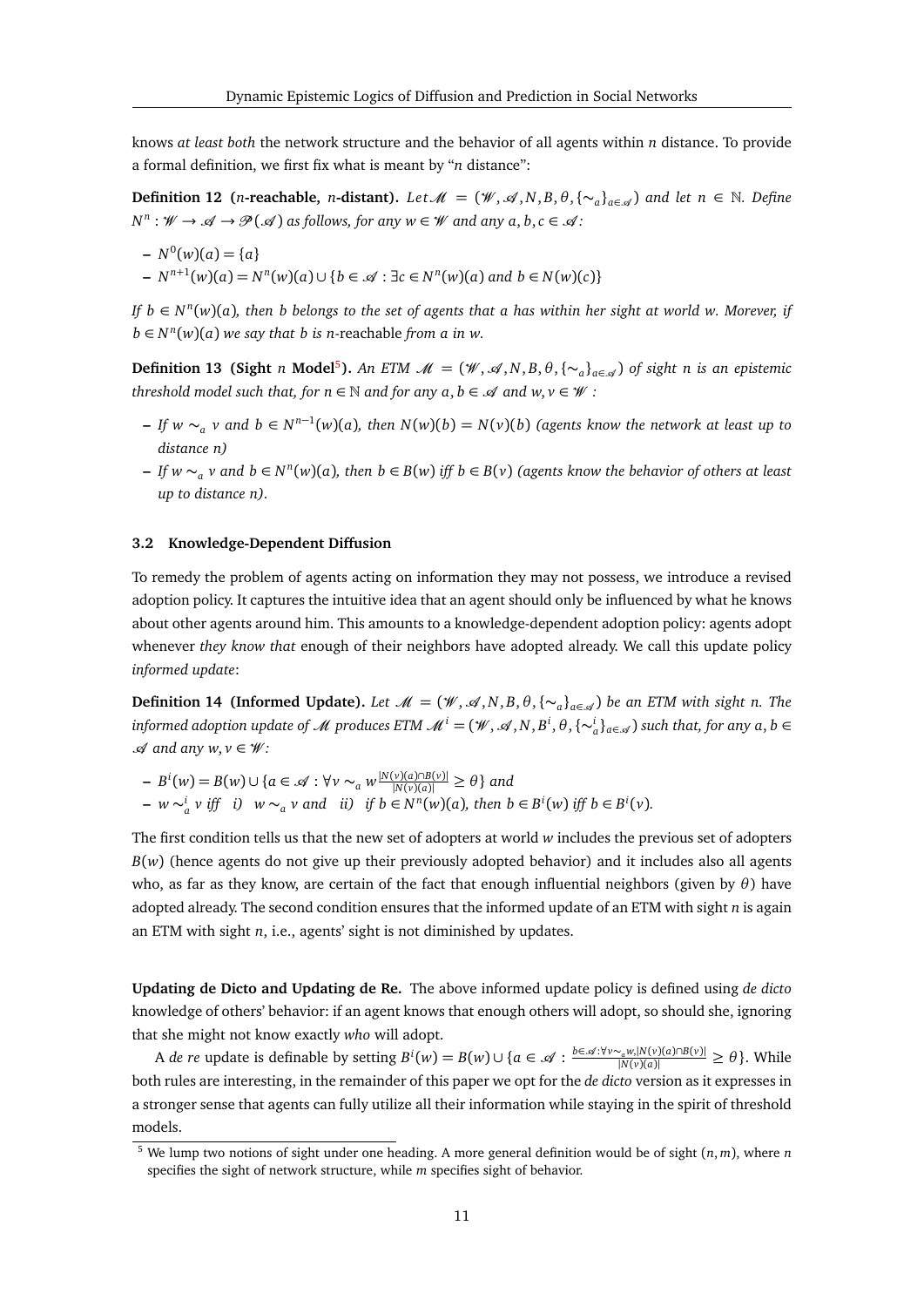

**Fig. 3.** Adoption *de re* vs. adoption *de dicto*. We illustrate an ETM with threshold  $\theta = \frac{1}{2}$  and two possible worlds. Should *b* adopt or not? He knows *de dicto* that enough neighbors have adopted, but he does not know so *de re*; he knows that at least half of his neighbors have adopted, but he doesn't know *which* half.

**Learning the Distribution.** When performing informed updates, agents may learn about the initial distribution of behavior in the network even outside their range of sight, as it may be possible to exclude possibilities based on the development of the dynamics. The learning occurs due to the restriction of the indistinguishability relation, as build into the definition of informed update. Figure [4](#page-11-0) provides an example.



<span id="page-11-0"></span>**Fig. 4.** The learning process for agent *d* (bottom center) under blind adoption, in an ETM with threshold  $\theta \leq \frac{1}{2}$  and sight 1. With sight 1, the ETM contains the 8 depicted possible worlds/states. The last states to reach fixed points at time 5 are states  $w_2$  and  $w_4$  from the left. Epistemic relations are drawn only for *d* to simplify representation. Note the development of the indistinguishability relation from  $M_0$  to  $M_5$ : as the updated  $\sim_d'$  is a restriction of  $\sim_d$ to states where both *c* and *e*'s behaviors are identical, *d* learns about the initial distribution. Learning may or may not be complete: compare the development of states  $w_1$  and  $w_2$ .

**Implicit Information and Redundant Knowledge.** Under some epistemic conditions, the epistemic and non-epistemic diffusion policies are equivalent. If each agent always knows *at least* who her neighbors are and how they are behaving, then the two policies give rise to the same diffusion dynamics, in the following sense: the diffusion dynamics resulting from the informed update on an ETM reduces to the diffusion dynamics under the initial (non-epistemic) update applied to each possible world of the ETM. This is the content of Proposition [4](#page-12-0) below.

Proposition [4](#page-12-0) relates two important insights. The first is that standard threshold models make the *implicit epistemic assumption* that agents know their neighborhood and its behavior. The second is that *knowledge about more distant agents is redundant* as it will not affect behavior.

<span id="page-11-1"></span>To prove the result, we first define how to generate a (non-epistemic) threshold model from a possible state of an epistemic threshold model: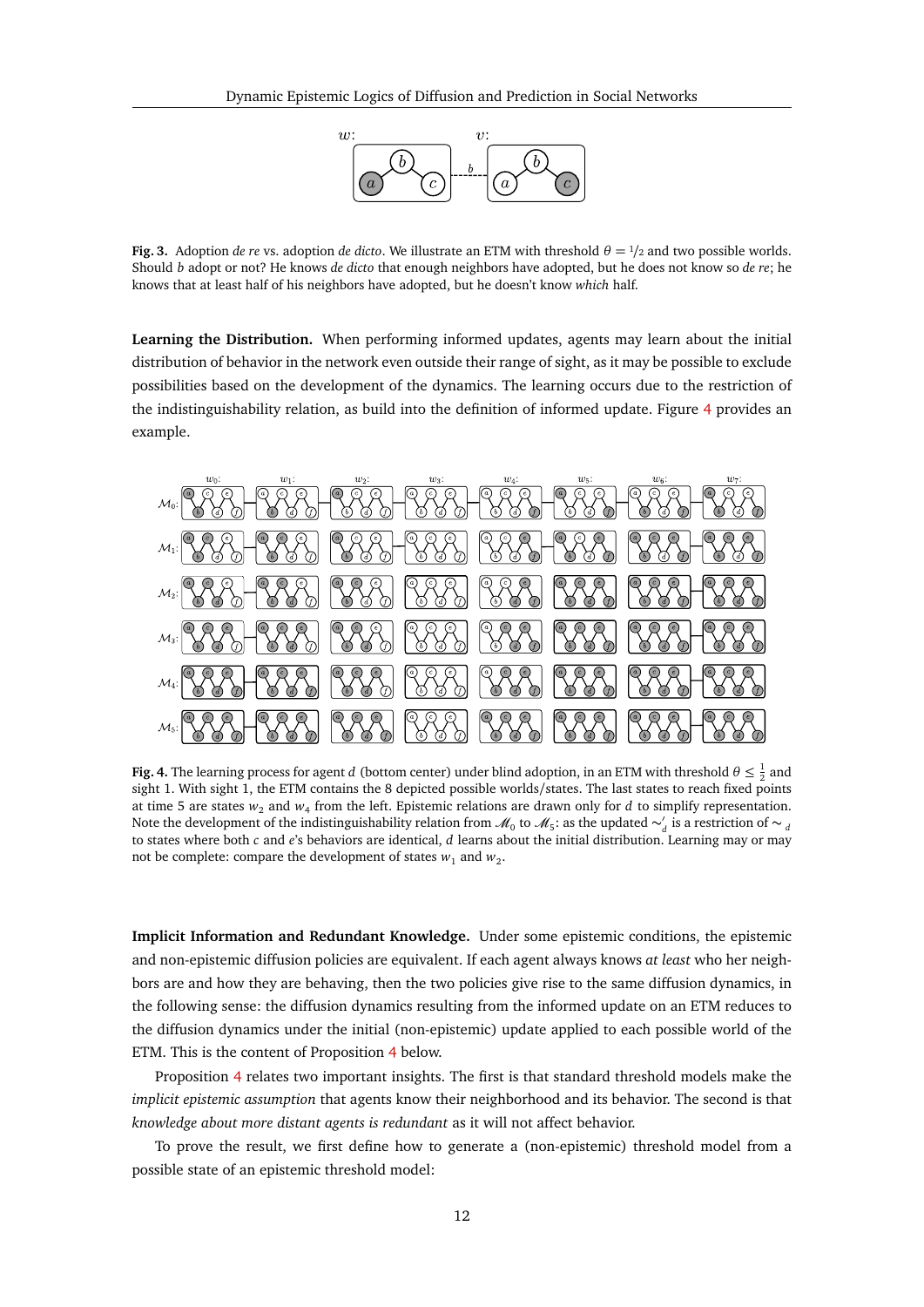**Definition 15 (State-Generated Threshold Model (SGM)).** *Let*  $\mathcal{M} = (\mathcal{W}, \mathcal{A}, N, B, \theta, {\sim_a\}_{a \in \mathcal{A}})$  *be*  $a$ n ETM and let  $w \in W$  and  $a \in \mathscr{A}$ . The state-generated threshold model  $\mathscr{M}(w) = (\mathscr{A}, N_{\mathscr{M}(w)}, B_{\mathscr{M}(w)}, \theta)$ *is given by:*

$$
N_{\mathcal{M}(w)}(a) = N(w)(a), \text{ and}
$$
  

$$
a \in B_{\mathcal{M}(w)} \Longleftrightarrow a \in B(w).
$$

<span id="page-12-0"></span>**Proposition 4.** Let  $\mathcal{M} = (\mathcal{W}, \mathcal{A}, N, B, \theta, \{\sim_a\}_{a \in \mathcal{A}})$  be an ETM and  $w \in \mathcal{W}$ . Let  $\mathcal{M}^i$  and  $\mathcal{M}(w)$  be  $r$  respectively the informed update and state-generated models of  $\mathscr{M}.$  Let  $\mathscr{M}^i(w)$  be the state-generated model of  $\mathscr{M}^i$  and let  $\mathscr{M}(w)'$  be the non-epistemic threshold update of  $\mathscr{M}(w)$ . Then

if *M* has sight 
$$
n \ge 1
$$
, then  

$$
\mathcal{M}^{i}(w) = \mathcal{M}(w)^{l}.
$$

*Proof.* As neither the non-epistemic threshold update nor the informed update changes the set of agents, the network or the threshold, it need only be shown that  $B^i(w) = B(w)'$  where  $B^i(w)$  is the behavior set of  $\mathcal{M}^i(w)$  and  $B(w)'$  is the behavior set of  $\mathcal{M}(w)'$ .

Assume  $a \in B(w)$ . Then it follows that  $a \in B(w)^i$  within  $\mathcal{M}^i$ , by monotonicity of the informed update. Hence we also obtain  $a \in B_{\mathcal{M}^i(w)}$  in  $\mathcal{M}^i(w)$  by Definition [15](#page-11-1) of SGMs. From  $a \in B(w)$  it also follows that  $a \in B_{\mathcal{M}(w)}$  by defintion of SGMs. By monotonicity of the non-epistemic threshold update, we have  $a \in B'_{\mathcal{M}(w)}$  in  $\mathcal{M}(w)'$ .

Assume that  $a \notin B(w)$ . Then  $a \notin B_{\mathcal{M}(w)}$  by definition [15](#page-11-1) of SGMs. By definition,  $a \in B(w)^i$  iff  $\forall v \sim_a w : \frac{|N(v)(a)|\cup B(v)}{|N(v)(a)|} \ge \theta$ . As *M* has sight  $n \ge 1$ ,  $\forall v \sim_a w N(v)(a) = N(w)(a)$  and  $b \in N(w)(a)$ implies  $b \in B(w) \Leftrightarrow b \in B(v)$ . Hence  $\frac{|N(w)(a)| \cup B(w)}{|N(w)(a)|} \ge \theta$ . As  $N(w)(a) = N_{\mathcal{M}(w)}(a)$  and  $B(w) = B_{\mathcal{M}(w)}$ , it follows that  $\frac{|N_{\mathcal{M}(w)}(a)|\cup B_{\mathcal{M}(w)}}{|N_{\mathcal{M}(w)}(a)|}$  $\frac{H((w)(a)|\cup B_{\mathcal{M}(w)}}{|N_{\mathcal{M}(w)}(a)|} \geq \theta$  iff  $a \in B_{\mathcal{M}(w)}$ . Utilization of the contract of the contract of the contract of the contract of the contract of the contract of the contract of the contract of the contract of the contract of the contract of the contract of the contract

Proposition [4](#page-12-0) provides a precise, but partial, interpretation of the dynamics of non-epistemic threshold models as a process of information-dependent behavior diffusion. As witnessed by its proof, only the immediate neighborhood of agents matters for the adoption behavior in a threshold model. A next step is to investigate how this changes when agents are equipped with predictive abilities; see Section [4.](#page-17-0)

The interpretation is only partial in that we *do not* obtain a full characterization of the standard threshold dynamics (see Definition [3\)](#page-2-0) by requiring sight  $n \geq 1$ . Sight  $n < 1$  *does not* imply that there will always be a *difference making* neighbor about which some agent has uncertainty. If *a* has uncertainty about some neighbor *b*'s behavior but is certain that a large enough proportion of neighbors have adopted, then the model will have sight strictly less than 1 while it is still developing according to the standard threshold dynamics.

Situations in which neighbors lack knowledge of some direct neighbors' behavior are interesting in that they may cause the diffusion process to *slow down* compared to the standard update policy:

## <span id="page-12-1"></span>**Proposition 5.** *There exists an ETM*  $\mathcal{M} = (\mathcal{W}, \mathcal{A}, N, B, \theta, \{\sim_a\}_{a \in \mathcal{A}})$  *with sight n* < 1 *such that*  $B_{\mathcal{M}^i(w)} \subset B_{\mathcal{M}(w)},$

where  $\mathscr{M}^i$  and  $\mathscr{M}(w)$  are respectively the informed update and state-generated models of  $\mathscr{M},$  and  $\mathscr{M}^i(w)$ is the state-generated model of  $\mathscr{M}^i$  and  $\mathscr{M}(w)'$  is the non-epistemic update (Def. [3\)](#page-2-0) of  $\mathscr{M}(w)$ .

*Proof.* By construction of a specific model: let  $\mathcal{M} = ((\mathcal{W}, \mathcal{A}, N, B, \theta, {\{\sim_{a}\}}_{a \in \mathcal{A}})$  with  $\mathcal{W} = \{w, v\}, w \sim_{a}$  $v, N(w)(a) = N(v)(a)$  but  $\frac{|N(w)(a) \cap B(w)|}{|N(w)(a)|} \ge \theta > \frac{|N(v)(a) \cap B(v)|}{|N(v)(a)|}$ . Then  $a \notin B_{\mathcal{M}(w)}$ , but  $a \in B_{\mathcal{M}(w)}$ .

Figure [5](#page-13-0) illustrates this "slower" diffusion process.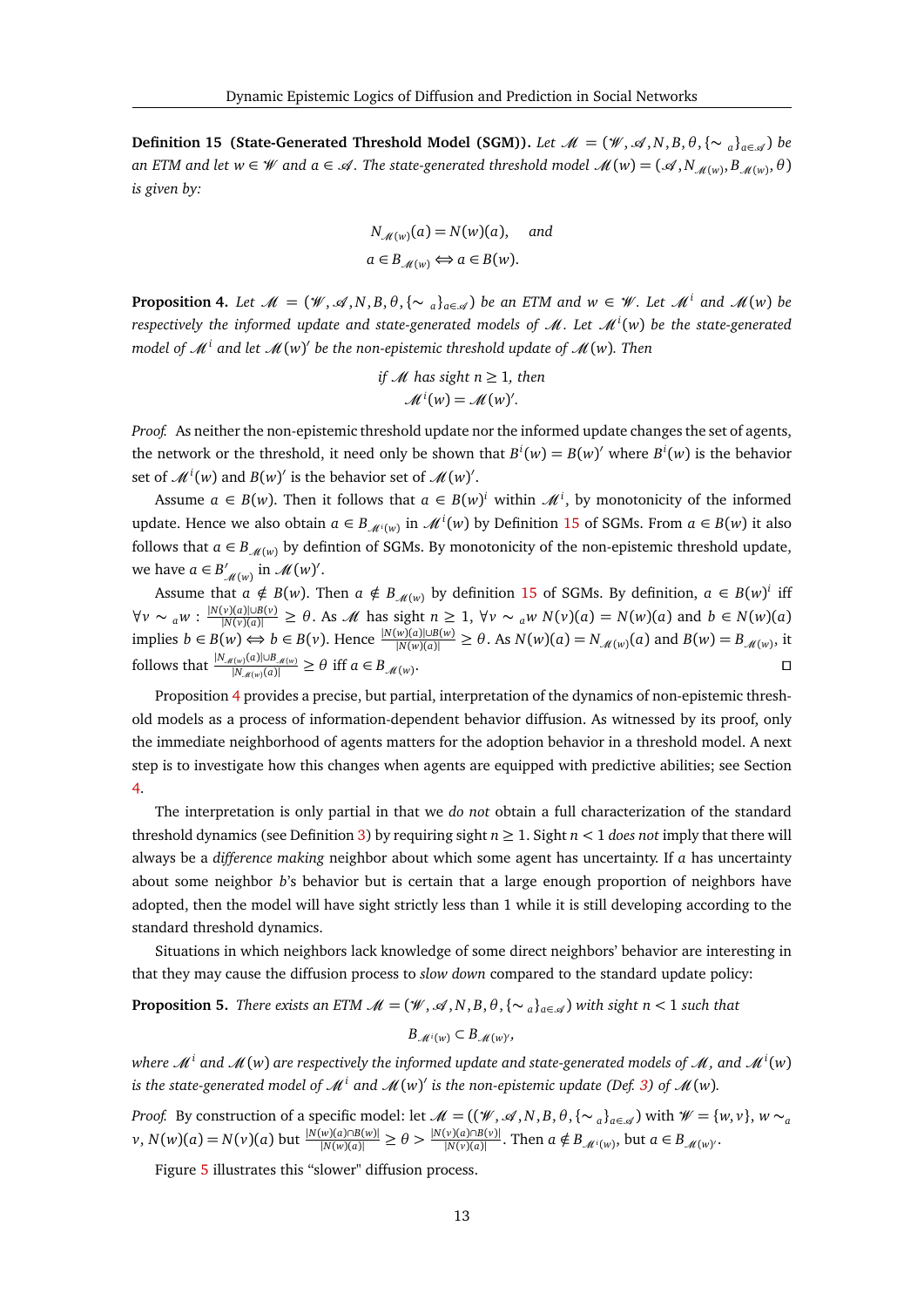

<span id="page-13-0"></span>**Fig. 5.** A diffusion process "slowed down" by the uncertainty of agent *b*, with threshold  $\theta = \frac{1}{2}$ . Consider the situation in world *w*: agent *a* has adopted, but agent *b* does not know it. Therefore, agent *b* will not adopt immediately. The diffusion according to the informed update policy in state *w* will only stabilize after applying the informed update rule *twice*. Note that under the non-epistemic threshold update, or if agent *b* knew whether *a* has adopted, the situation depicted in  $w$  would stabilize after only one step (i.e. the non-epistemic threshold update of  $\mathscr{M}_0(w)$  gives us directly  $\mathcal{M}_2(w)$ ).

## **3.3 Knowledge and Cascades**

In Section [2.3,](#page-6-0) we have shown how our language can capture complete cascades and the existence of clusters able to block diffusion, as captured by the *Cluster Theorem*: a cascade will be complete if and only if the network does not contain a cluster of non-yet-adopters of density greater than  $1 - \theta$ .

Given proposition [4](#page-12-0) above, the cluster theorem still holds for any epistemic threshold model with sight at least 1. Moreover, the existence of a relevant cluster will still block a cascade under the informed update policy, independently of how much agents know. However in general, considering any epistemic threshold model with any sight, the cluster theorem cannot be maintained as it was stated. What we observe is that the left to right direction of the cluster theorem still holds for epistemic threshold models with sight less than 1: indeed, if a complete cascade occurs, then the network does not contain a cluster of density greater than 1−*θ*. However, the converse of does not hold in these models with sight less than 1. We briefly explain this point in more detail. Given proposition [5](#page-12-1) above, we know that the diffusion process, via the informed update rule, in an ETM with sight *<* 1 might be "slower" than the process based on the non-epistemic threshold update policy. Indeed, the lack of knowledge may for instance block a cascade, despite the absence of a cluster-obstacle. Figure [6](#page-13-1) illustrates this difference.



<span id="page-13-1"></span>**Fig. 6.** A diffusion process "blocked" by the uncertainty of agent *b*, with  $\theta = \frac{1}{2}$ . Consider the situation in world *w*: agent *a* has adopted, but agent *b* does not know it. Therefore, agent *b* will not adopt (under the informed adoption rule). Note that under the non-epistemic threshold update, or if agent *b* knew that *a* has adopted, the situation depicted in state *w* would evolve into a complete cascade.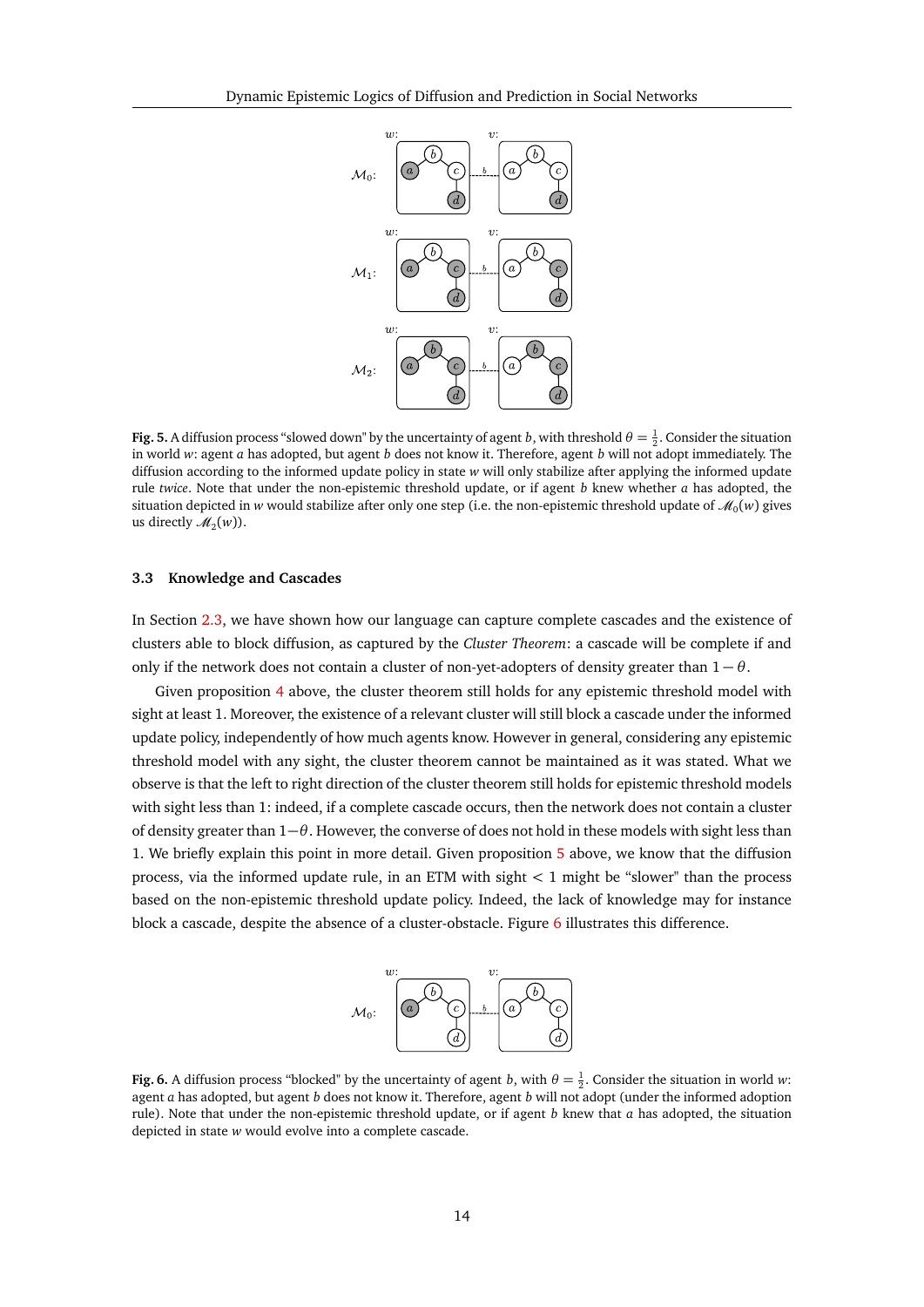## **3.4 The Epistemic Logic of Threshold-Limited Influence**

To reflect the epistemic dimension in a formal syntax, the language  $\mathscr L$  is extended by adding the standard  $K_a$  modalities reading "agent *a* knows that", for each agent  $a \in \mathcal{A}$ .

**Definition 16** (Languages  $\mathscr{L}_{K}$ <sub>[]</sub> and  $\mathscr{L}_{K}$ ). Let the set of atomic propositions be given by  $\{N_{ab} : a, b \in$ A } ∪ {*β<sup>a</sup>* : *<sup>a</sup>* ∈ A } *for a finite set* <sup>A</sup> *. Where a*, *<sup>b</sup>* ∈ A *, the formulas of* <sup>L</sup>*<sup>K</sup>*[] *are given by*

$$
\varphi := N_{ab} | \beta_a | \neg \varphi | \varphi \wedge \varphi | K_a \varphi | [adopt] \varphi
$$

*The formulas of*  $L_K$  *are those of*  $L_K$  *that do not involve the* [adopt] *modality.* 

As standard, we can use the given language to define the other Boolean operators for disjunction and implication and introduce *< adop t >* as the dual of [*adop t*].

<span id="page-14-0"></span>**Definition 17 (Semantics for**  $\mathcal{L}_{K[1]}$  **with Informed Update).** *Formulas*  $\varphi, \psi \in \mathcal{L}_{K[1]}$  *are interpreted over an ETM*  $\mathcal{M} = (\mathcal{W}, \mathcal{A}, N, B, \theta, {\{\sim_a\}}_{a \in \mathcal{A}})$  *with sight n, w,v*  $\in \mathcal{W}$ *:* 

| $\mathcal{M}, w \models \beta_a$             | iff | $a \in B(w)$                                                                                                       |
|----------------------------------------------|-----|--------------------------------------------------------------------------------------------------------------------|
| $\mathcal{M}, w \models N_{ab}$              | iff | $b \in N(w)(a)$                                                                                                    |
| $\mathscr{M}, w \models \neg \varphi$        | iff | $\mathcal{M}, w \nvDash \varphi$                                                                                   |
| $\mathcal{M}, w \models \varphi \land \psi$  | iff | $\mathcal{M}, w \models \varphi$ and $\mathcal{M}, w \models \psi$                                                 |
| $\mathcal{M}, w \models K_a \varphi$         | iff | for all $v \in W$ such that $v \sim_a w$ , $\mathcal{M}, v \models \varphi$                                        |
| $\mathcal{M}, w \models [adopt] \varphi$ iff |     | $\mathcal{M}', w \models \varphi$ , where $\mathcal{M}'$ is the informed update<br>of $M$ as specified in Def. 14. |

**Axiomatization.** In the specification of the epistemic reduction axioms, the following two syntactic shorthands are used:

**Abbreviation.** For any  $k \in \mathbb{N} \geq 1$ , we introduce the abbreviation  $N_{ab}^k$  by induction,

$$
N_{ab}^1 := N_{ab}
$$
  

$$
N_{ab}^{k+1} := N_{ab}^k \vee \bigvee_{c \in \mathscr{A}} (N_{ac}^k \wedge N_{cb})
$$

The formula  $N_{ab}^k$  expresses that *b* is *k*-reachable from *a*.

**Abbreviation.** For  $\mathcal{B} \subseteq \mathcal{A}$ , we introduce the abbreviation  $\mathcal{B} = N_a^k \beta^+$  as follows:

$$
\left(\mathcal{B}=N_a^k\beta^+\right):=\bigwedge_{b\in\mathcal{B}}\left(N_{ab}^k\wedge\left[adopt\right]\beta_b\right)\wedge\bigwedge_{b\in\mathcal{A}\setminus\mathcal{B}}\left(N_{ab}^k\to\left[adopt\right]\neg\beta_b\right).
$$

The expression  $\mathcal{B} = N_a^k \beta^+$  refers to the set of agents which are 1) *k*-reachable from *a* and 2) will have adopted after the next update.

Using these shorthands, the axioms for Epistemic Threshold Models and the dynamics of Informed Update are given in Table [2.](#page-15-0)

The reduction law *Ep.Red.Ax.β* states that *a* has adopted *β* after the update just in case she had already adopted it before the update, or *she knew that* she had a large enough proportion of neighbors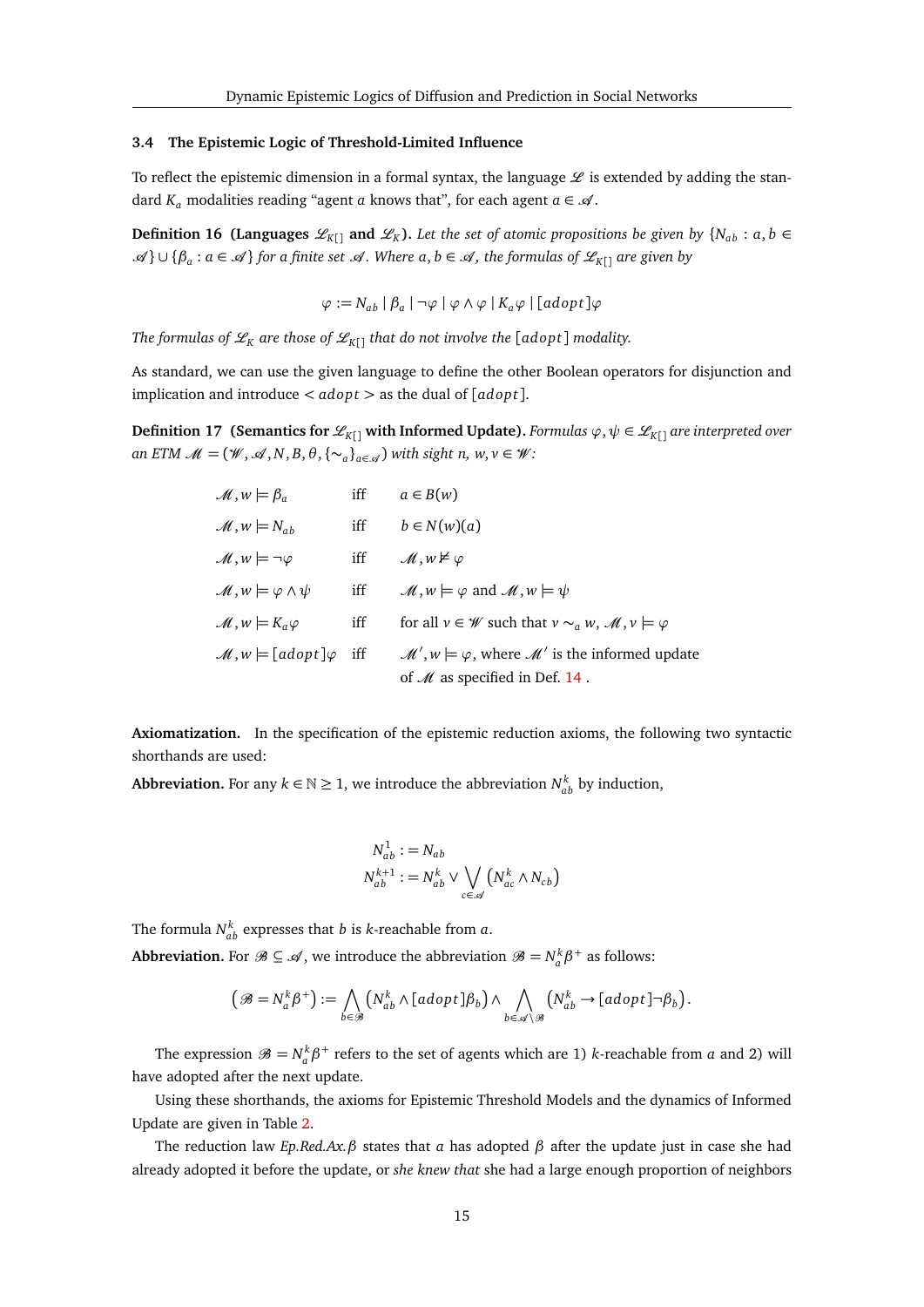| <b>Network Axioms</b>                                                                                                                          |       |                     |
|------------------------------------------------------------------------------------------------------------------------------------------------|-------|---------------------|
| $\neg N_{aa}$                                                                                                                                  |       | Irreflexivity       |
| $N_{ab} \leftrightarrow N_{ba}$                                                                                                                |       | Symmetry            |
| $\bigvee N_{ab}$<br>$b \in \mathcal{A}$                                                                                                        |       | Seriality           |
| Knowledge Axioms                                                                                                                               |       |                     |
| $K_a \varphi \to \varphi$                                                                                                                      | $(*)$ | Ax.T                |
| $K_a \varphi \to K_a K_a \varphi$                                                                                                              | $(*)$ | Ax.4                |
| $\neg K_a \varphi \rightarrow K_a \neg K_a \varphi$                                                                                            | $(*)$ | Ax.5                |
| <b>Reduction Axioms</b>                                                                                                                        |       |                     |
| $[adopt]N_{ab} \leftrightarrow N_{ab}$                                                                                                         |       | Red.Ax.N            |
| $[adopt] \neg \varphi \leftrightarrow \neg [adopt] \varphi$                                                                                    |       | $Red.Ax.~\neg$      |
| $[adopt] \varphi \wedge \psi \leftrightarrow [adopt] \varphi \wedge [adopt] \psi$                                                              |       | $Red.Ax.\wedge$     |
| $[adopt]\beta_a \leftrightarrow \beta_a \vee K_a(\beta_{N(a)} \geq \theta)$                                                                    | $(*)$ | Ep.Red.Ax. $\beta$  |
| $[adopt] K_a \varphi \leftrightarrow \bigvee (\mathcal{B} = N_a^n \beta^+ \wedge K_a (\mathcal{B} = N_a \beta^+ \rightarrow [adopt] \varphi))$ | $(*)$ | Ep.Red.Ax.K.sight.n |
| Inference Rules                                                                                                                                |       |                     |
| From $\varphi$ and $\varphi \to \psi$ , infer $\psi$                                                                                           |       | Modus Ponens        |
| From $\varphi$ , infer $K_a \varphi$ for any $a \in \mathcal{A}$                                                                               | $(*)$ | Nec. $K_a$          |
| From $\varphi$ , infer [adopt] $\varphi$                                                                                                       |       | $Nec$ [ $adopt$ ]   |

<span id="page-15-0"></span>**Table 2.** Axioms and rules for the Epistemic Logic of Threshold-Limited Influence for sight *n*. Subscripts *a*, *b* are arbitrary over  $\mathcal A$ . Entries marked  $(*)$  are new or modified relative to Table [1.](#page-5-0)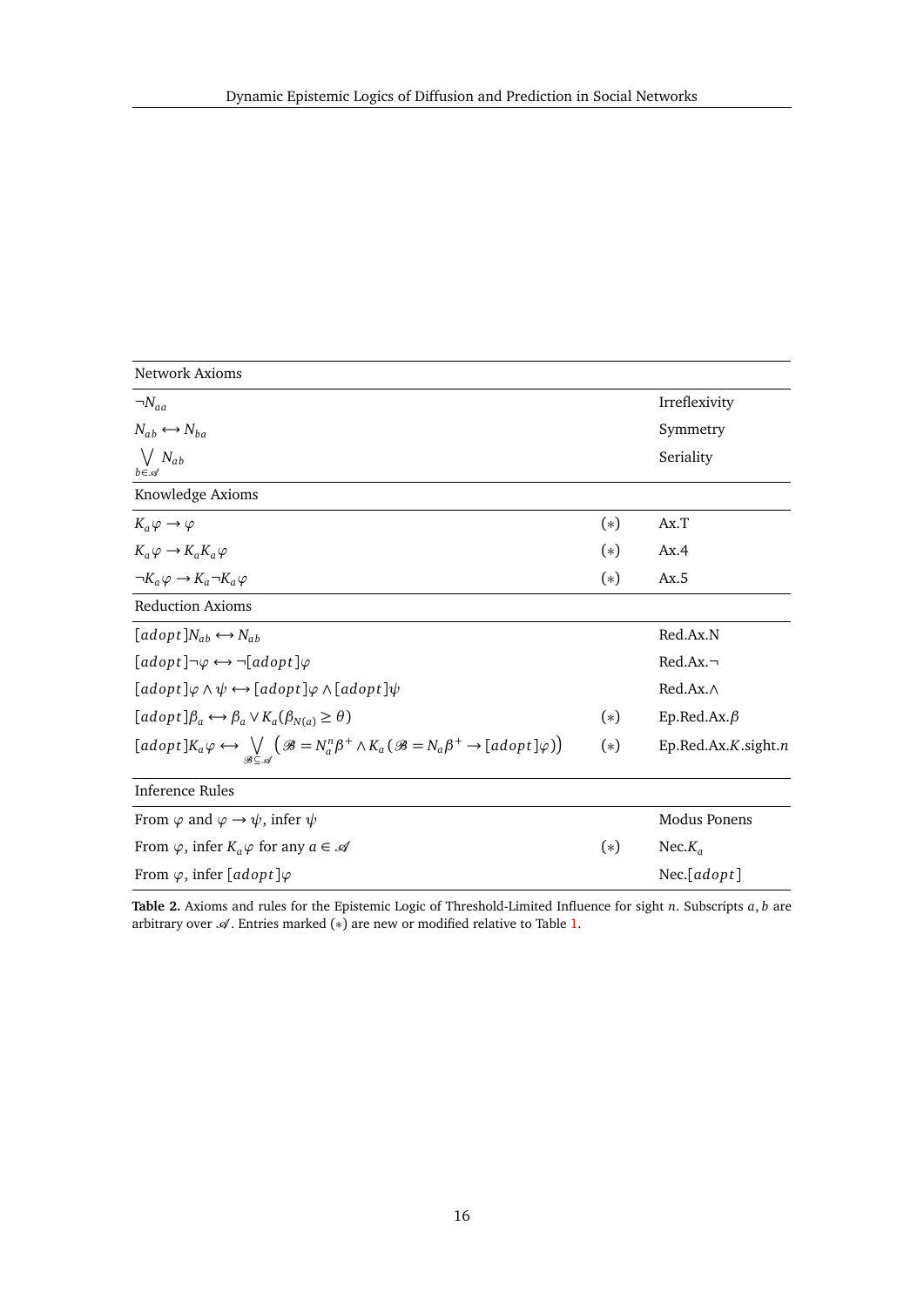who had already adopted it before the update. *Ep.Red.Ax.K.sight.n* captures that an agent knows that *ϕ* will be the case after the update if, and only if, *she knows that*, if those very agents who actually are going to adopt do adopt, then  $\varphi$  will hold after the update.

**Definition 18 (Epistemic Logic of Threshold-Limited Influence).** *The logic L<sup>θ</sup> <sup>n</sup> is comprised of the axioms and rules of propositional logic and the axioms and rules of Table [2.](#page-15-0)*

**Definition 19**  $(\mathscr{C}_{\theta n})$ . Let  $\theta \in [0,1]$  be given. The class of ETM  $\mathscr{C}_{\theta n}$  contains all and only ETM with *threshold θ and sight n.*

The logic  $L_{\theta n}$  is sound and complete with respect to the corresponding class of models  $\mathscr{C}_{\theta n}$ :

**Theorem 2.** *Let*  $\theta \in [0, 1]$  *and*  $n \in \mathbb{N}$ *. For any*  $\varphi \in \mathcal{L}_{K[1]}$ *,* 

<span id="page-16-0"></span>
$$
\models_{\mathcal{C}_{\theta n}} \varphi \text{ iff } \vdash_{L_{\theta n}} \varphi.
$$

*Proof. Soundness:* Let  $\mathcal{M} = (\mathcal{W}, \mathcal{A}, N, B, \theta, {\{\sim_a\}}_{a \in \mathcal{A}})$  be an epistemic threshold model with sight *n*. Let *a*, *b* ∈  $\mathcal{A}$  and *w*, *v* ∈  $\mathcal{W}$ . Then ( $\mathcal{M}$ , *w*) satisfies the S5 axioms as all  $\sim_a$  are equivalence relations and satisfies the axioms reoccuring from Table [1](#page-5-0) for the same reasons non-epistemic threshold models satisfy them.

To see that  $(\mathcal{M}, w)$  satisfies **Ep.Red.Ax.** $\beta$ , let  $\mathcal{M}^i$  be the informed update of  $\mathcal{M}$ . Then  $\mathcal{M}, w \models$  $[adopt]\beta_a$  iff  $\mathcal{M}^i, w \models \beta_a$  iff  $a \in B^i(w) = B(w) \cup \left\{b \in \mathcal{A} : \forall v \sim_b w \frac{|N(v)(b) \cap B(v)|}{|N(v)(b)|} \ge \theta \right\}$  iff  $\mathcal{M}, w \models \beta_a$  or  $a \in \left\{b \in \mathscr{A} : \forall v \sim_b w \frac{|N(v)(b) \cap B(v)|}{|N(v)(b)|} \ge \theta\right\}$ . Using the same syntactic decoding as in the proof of Theorem [1,](#page-5-2) we obtain that  $a \in \left\{b \in \mathcal{A} : \forall v \sim_b w \frac{|N(v)(b) \cap B(v)|}{|N(v)(b)|} \ge \theta\right\}$  iff  $\mathcal{M}, w \models K_a(\beta_{N(a)} \ge \theta)$ . Hence  $\mathcal{M}, w \models$  $[adopt]\beta_a$  iff  $\mathcal{M}, w \models \beta_a$  or  $\mathcal{M}, w \models K_a(\beta_{N(a)} \ge \theta).$ 

For **Ep.Red.Ax.***K***.sight.***n*, let again  $\mathcal{M}^i$  be the informed update of  $\mathcal{M}$ . Then

$$
\mathcal{M}, w \models \bigvee_{\mathcal{B} \subseteq \mathcal{A}} ((\mathcal{B} = N_a^n \beta^+) \land K_a ((\mathcal{B} = N_a \beta^+) \rightarrow [adopt] \varphi))
$$
\niff  
\n
$$
\exists \mathcal{B} \subseteq \mathcal{A} : \mathcal{M}, w \models (\mathcal{B} = N_a^n \beta^+) \land K_a ((\mathcal{B} = N_a \beta^+) \rightarrow [adopt] \varphi)
$$
\niff  
\n
$$
\exists \mathcal{B} \subseteq \mathcal{A} : \mathcal{M}, w \models \bigwedge_{b \in \mathcal{B}} (N_{ab}^n \land [adopt] \beta_b) \land \bigwedge_{b \in \mathcal{A} \setminus \mathcal{B}} (N_{ab}^n \rightarrow [adopt] \neg \beta_b) \text{ and}
$$
\n
$$
\mathcal{M}, w \models K_a \left( \bigwedge_{b \in \mathcal{B}} (N_{ab}^n \land [adopt] \beta_b) \land \bigwedge_{b \in \mathcal{A} \setminus \mathcal{B}} (N_{ab}^n \rightarrow [adopt] \neg \beta_b) \right) \rightarrow [adopt] \varphi \right)
$$
\niff  
\n
$$
\exists \mathcal{B} \subseteq \mathcal{A} : \mathcal{B} = N^n(w)(a) \cap B^i \text{ and}
$$
\nfor all  $v \sim_a w$ , if  $\mathcal{B} = N^n(v)(a) \cap B^i$ , then  $\mathcal{M}^i, v \models \varphi$  (\*)  
\niff  
\n
$$
\exists \mathcal{B} \subseteq \mathcal{A} : \mathcal{B} = N^n(w)(a) \cap B^i \text{ and}
$$
\nif  $\mathcal{B} = N^n(w)(a) \cap B^i$ , then  $\mathcal{M}^i, w \models K_a \varphi$   
\n(from (\*) as  $\mathcal{M}$  is sight n, so  $N^n(v)(a) \cap B^i = N^n(w)(a) \cap B^i$  for all  $v \sim_a w$ )  
\niff  
\n
$$
\mathcal{M}^i, w \models K_a \varphi
$$
\n(as such a  $\mathcal{B}$  always exists)  
\niff  
\n
$$
\mathcal{M}, w \models [adopt] K_a \varphi.
$$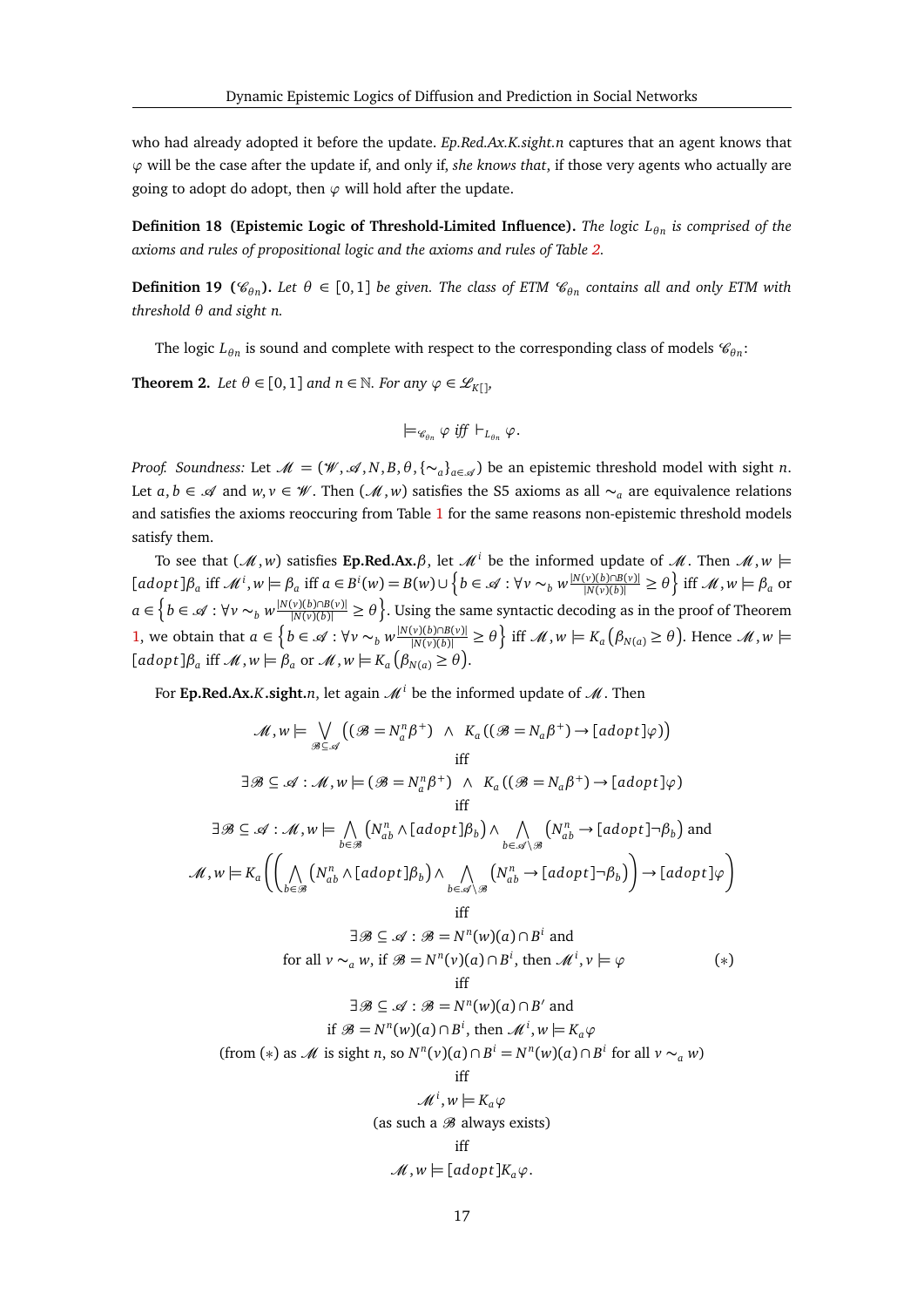*Completeness (sketch):* It can be shown by induction that for all  $\varphi \in \mathcal{L}_{K[1]}$ , there exists a  $\varphi' \in \mathcal{L}_K$ such that  $\vdash_{L_{n\theta}} \varphi \leftrightarrow \varphi'$ . Completeness then follows from the standard proof of completeness for S5 over Kripke models with equivalence relations and the straightforward insight that the network axioms characterize the imposed network conditions. ut

## <span id="page-17-0"></span>**4 Prediction Update**

In defining our informed update rule based on epistemic threshold models, we ensure that agents do not act on information they do not possess. Such agents are however still limited, in that they do not take *all* their available information into account. This section investigates effects of agents that are allowed to reason about more than only the *present* behavior of the network. In particular, we focus on providing agents with *predictive power*.

Consider the ETM illustrated in Fig. [7,](#page-17-1) with a given dynamics that runs according to a blind or informed adoption policy.



<span id="page-17-1"></span>**Fig. 7.** An ETM with no uncertainty about the actual state *w*, developing according to informed update. *B* is marked by gray, and a threshold  $\theta = 1/2$  is assumed. At time 0 ( $w_0$ ), only *a* has adopted. According to informed adoption, *b* adopts at time 1. At time 2, *c* also adopts the behavior, etc.

If one assumes that agents (nodes) are not merely blindly influenced by their neighbors, but rather are rational agents seeking to coordinate, the dynamics in Fig. [7](#page-17-1) seems to misfire. In particular, as the network and behavior distribution are known to *c* (and if the new behavior is considered the most valuable), the choice of *c not* to adopt during the first update is irrational. As *c* knows that *a* has adopted, he knows that *b* will adopt during the next update round. Hence *c* also knows that he will be better off in round 1 if he, too, has chosen to adopt. To represent this "predictive rationality" we define a new, predictive, update mechanism.

**Prediction Update as the Least Fixed Point.** In defining "prediction update", we make use of the notion of a *least fixed point*. Even when agents' attempt to use all their available information, each will at some point reach a conclusion about her next action. When the last agent does so, the prediction reaches a fixed point.

This fixed point may be approximated using a chain of lower level predictions. The intuitive idea of the approximation may be illustrated using Fig. [7:](#page-17-1)

Assume agent *a* considers himself smart by predicting that he knows his only neighbor *b* is going to adopt *B* in round 2, if *b* follows the informed update policy. Then *a* may act preemptively, by also adopting *B* in round 2, rather than in round 3 as the informed update prescribes.<sup>[6](#page-17-2)</sup> In this case, *a* may be thought of as a *level 1 predictor*: he assumes no-one else makes predictions, that the others are of level 0. However, *a* may come to think that *b* is as smart as he is, i.e., that

<span id="page-17-2"></span><sup>6</sup> If *a* acted according to the informed update policy, he must first see *b* adopt before he is influenced by *b*'s choice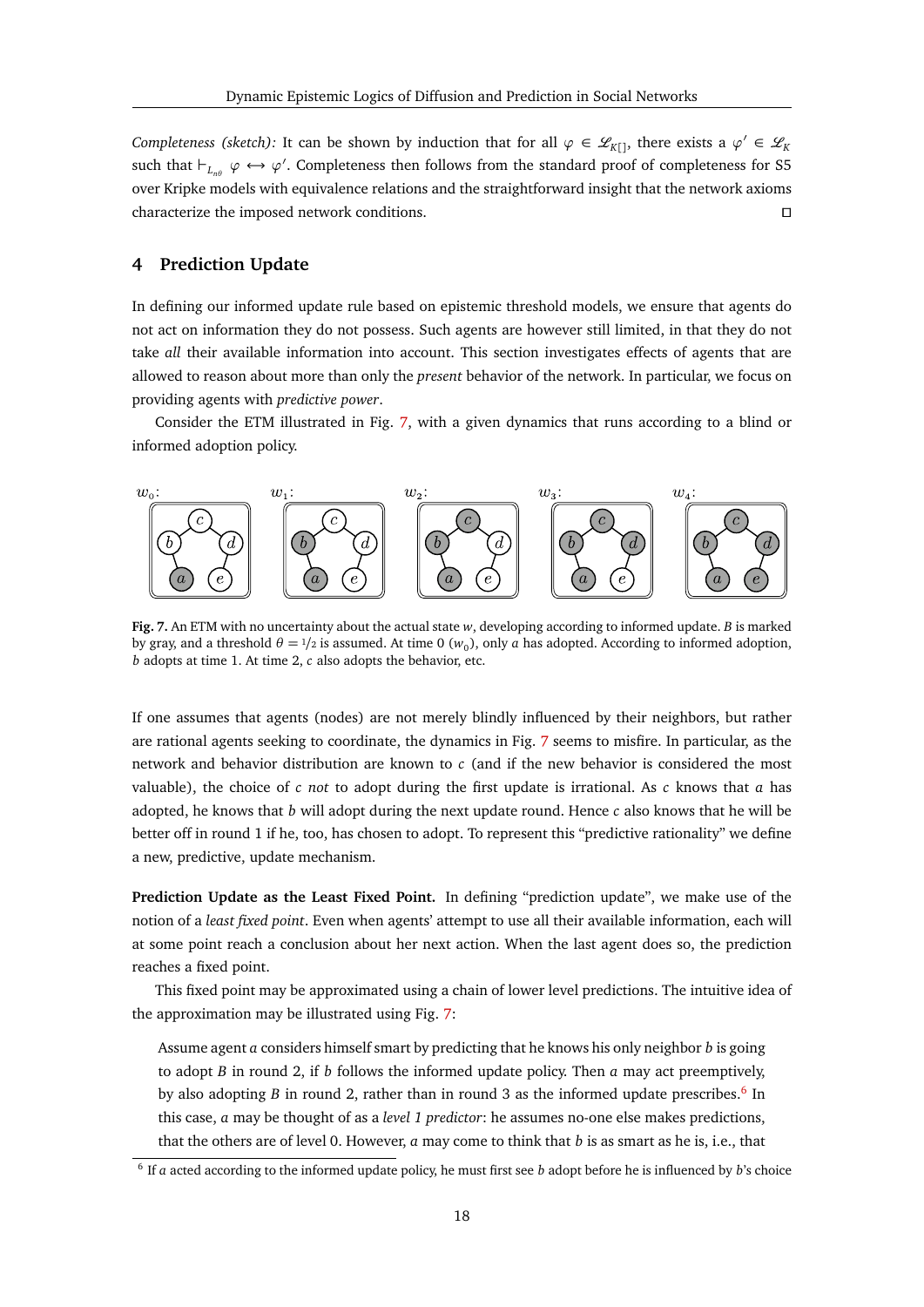also *b* is a level 1 predictor. Assuming this, *a* now foresees that *b* will not adopt in round 2, but already in round 1; based on this prediction about *b*'s predictions, *a* may now also adopt in round 1. In this case, *a* is a *level 2 predictor*, etc.

If this reasoning is pushed to its fixed point, it will "catch up with itself": in the fixed point, every agent will be a level *ω* predictor, predicting under the assumption that all others are the same. This is the trick we use to ensure that agents draw the most powerful conclusion available.

**Common Knowledge of Predictive Rationality and Complete Information Use.** Prediction update incorporates two epistemic assumptions. One is that it is common knowledge that all agents act in accordance with the prediction update policy. This assumption means that agents may not only predict the systems behavior as if everybody else was acting in accordance with informed update. Rather, agents foresee the behavior of other predictors.

Moreover, it is common knowledge that predictors predict as far into the future as possible, given their information. This means that predictors attempt to use all their available information about the network structure, the current behavior spread and information available to others when determining their next action.

**Prediction Update Preliminaries.** Before we define the prediction update, a few preliminaries are required.

<span id="page-18-1"></span>**Definition 20** (Functions  $\Gamma_g$ ). Let  $\mathcal{M} = (\mathcal{W}, \mathcal{A}, N, B, \theta, \{\sim_a\}_{a \in \mathcal{A}})$  be a finite<sup>[7](#page-18-0)</sup> ETM and let the set of all *functions from*  $W$  *to*  $\mathcal{P}(\mathcal{A})$  *be denoted by*  $\mathcal{P}(\mathcal{A})^W = \{f | f : W \rightarrow \mathcal{P}(\mathcal{A})\}.$ 

*For each*  $g \in \mathscr{P}(\mathscr{A})^{\mathscr{W}}$  *let the function*  $\Gamma_g : \mathscr{P}(\mathscr{A})^{\mathscr{W}} \longrightarrow \mathscr{P}(\mathscr{A})^{\mathscr{W}}$  *be given by*  $\forall w \in \mathscr{W}, \forall f \in \mathscr{P}(\mathscr{A})^{\mathscr{W}}$ 

$$
\Gamma_g(f)(w) = g(w) \cup \left\{ a \in \mathcal{A} : \forall v \sim_a w, \frac{|N(v)(a) \cap f(v)|}{|N(v)(a)|} \geq \theta \right\}.
$$

<span id="page-18-2"></span>**Lemma 1.** Let  $\mathscr{M}, \mathscr{P}(\mathscr{A})^{\mathscr{W}}$  and  $\Gamma_g$  be as in Definition [20.](#page-18-1) Let  $\preceq$  be a partial order on  $\mathscr{P}(\mathscr{A})^{\mathscr{W}}$  such that *for any*  $f, g \in \mathcal{P}(\mathcal{A})^{\mathcal{W}},$  all  $w \in \mathcal{W}, f \preceq g \Leftrightarrow f(w) \subseteq g(w)$ . Then

**1)**  $(\mathcal{P}(\mathcal{A})^{\mathcal{W}}, \preceq)$  is a finite, complete, lattice.

*2)* For each  $g \in \mathcal{P}(\mathcal{A})^{\mathcal{W}}$ , the map  $\Gamma_g$  is order-preserving (monotonic).

*Proof.* **1)** For any finite set  $\mathscr{A}, (\mathscr{P}(A), \subseteq)$  is a finite and hence complete lattice with the order given by the set-theoretic inclusion. If  $(L, \subseteq)$  is a finite lattice and W a finite set, then  $(L^{\mathcal{W}}, \leq)$  is also a finite lattice when  $L^{\mathscr{W}} = \{f | f : \mathscr{W} \longrightarrow L\}$  and  $f \leq g$  iff  $\forall w \in \mathscr{W}, f(w) \sqsubseteq g(w)$ . Hence, given that  $\mathscr{W}$  is a finite set, also  $(\mathscr{P}(\mathscr{A})^\mathscr{W}, \preceq)$  is a finite lattice with the order given by definition of  $\preceq$ . Every lattice over a finite set is also complete.

**2)** Let *g*, *f*, *f*<sup> $'$ </sup> ∈  $\mathcal{P}(\mathcal{A})^{\mathcal{W}}$ , and let *f* ≤ *f*<sup> $'$ </sup>. Hence ∀*w* ∈  $\mathcal{W}$ , *f*(*w*) ⊆ *f*<sup> $'$ </sup>(*w*). Pick an arbitrary *u* ∈  $\mathcal{W}$ . Then

$$
\Gamma_g(f)(u) = g(u) \cup \left\{ a \in \mathcal{A} : \forall v \sim_a u, \frac{|N(v)(a) \cap f(v)|}{|N(v)(a)|} \ge \theta \right\}
$$
  

$$
\Gamma_g(f')(u) = g(u) \cup \left\{ a \in \mathcal{A} : \forall v \sim_a u, \frac{|N(v)(a) \cap f'(v)|}{|N(v)(a)|} \ge \theta \right\}.
$$

Let the second terms of the unions be denoted *A* and *A'*, respectively.

For all  $v \in W$ , as  $f(v) \subseteq f'(v)$ ,  $\frac{|N(v)(a) \cap f(v)|}{|N(v)(a)|} \ge \theta$  implies  $\frac{|N(v)(a) \cap f'(v)|}{|N(v)(a)|} \ge \theta$ . Hence  $A \subseteq A'$ , so  $\Gamma_g(f)(u) \subseteq$ *Γ*<sub>*g*</sub>(*f*)(*u*). As *u* was arbitrary, Γ<sub>*g*</sub>(*f*) ≼ Γ<sub>*g*</sub>(*f*). Hence Γ<sub>*g*</sub> is order-preserving. As *g* was arbitrary, this holds for all  $\Gamma_g$ ,  $g \in \mathcal{P}(\mathcal{A})$  $\mathscr{W}$ .

<span id="page-18-3"></span><span id="page-18-0"></span><sup>&</sup>lt;sup>7</sup> In a finite ETM we assume that the set of worlds  $W$  is finite and the set of agents  $\mathcal A$  is finite.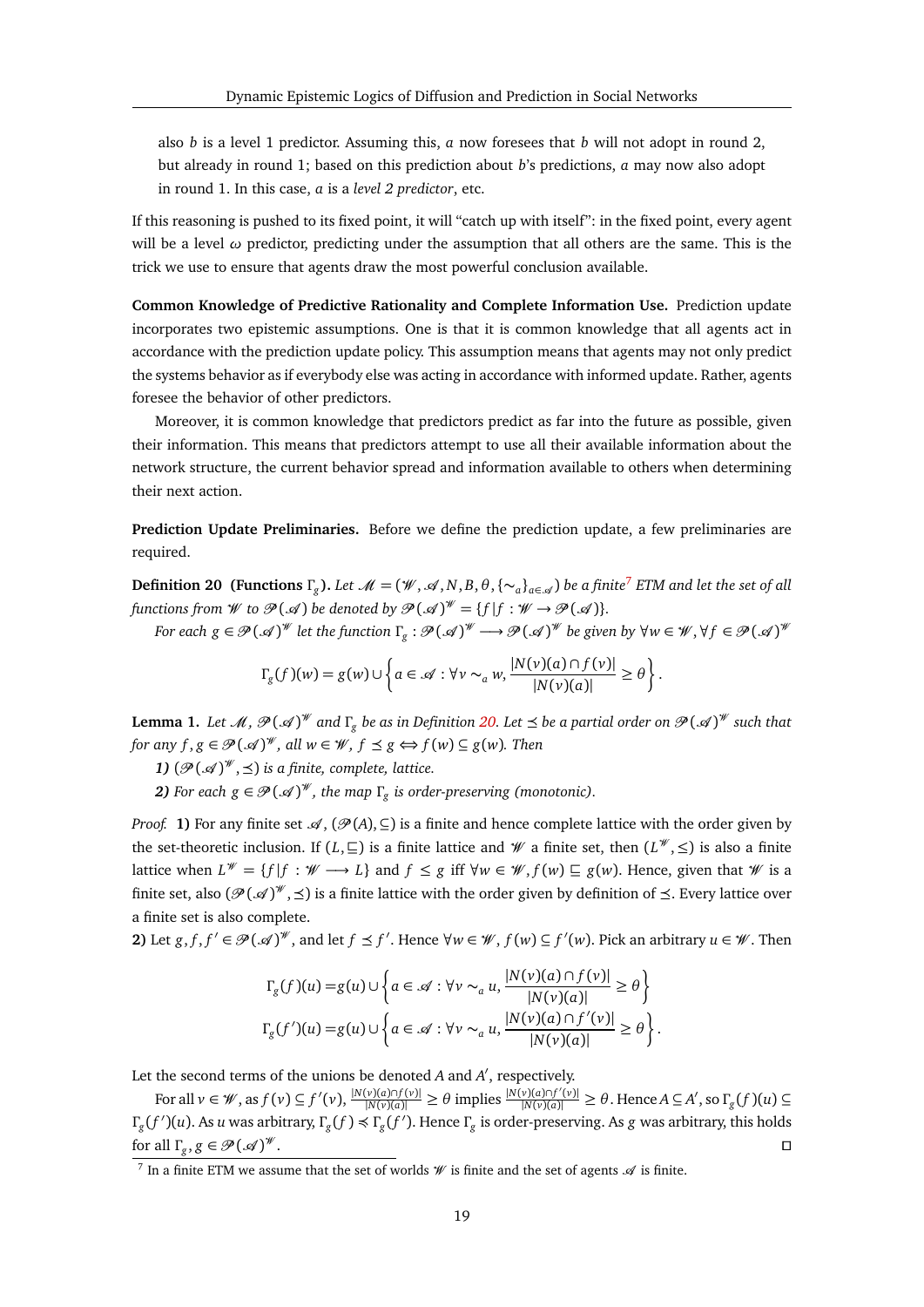**Definition 21 (Least Fixed Point).** Let  $\mathcal{M} = (\mathcal{W}, \mathcal{A}, N, B, \theta, \{\sim_a\}_{a \in \mathcal{A}})$  be a finite ETM and let  $(\mathcal{P}(\mathcal{A})^{\mathcal{W}}, \preceq)$ *be as in Lemma [1.](#page-18-2) Let Γ<sup>g</sup> be as in Definition [20.](#page-18-1)*

*The* least fixed point *of*  $\Gamma_g$ ,  $\mathtt{lfp}(\Gamma_g)$ , *is the unique*  $x \in \mathcal{P}(\mathcal{A})^{\mathcal{W}}$  *such that* 

$$
\Gamma_g(x) = x, \text{ and}
$$
  

$$
\forall y \in \mathcal{P}(\mathcal{A})^{\mathcal{W}}, \text{ if } \Gamma_g(y) = y, \text{ then } x \leq y.
$$

<span id="page-19-2"></span>**Theorem 3** (1fp **Existence**). Let  $\mathcal{M}, (\mathcal{P}(\mathcal{A})^{\mathcal{W}}, \preceq)$  and  $\Gamma_g$  be as in Definition [21.](#page-18-3) Then  $\text{lfp}(\Gamma_g)$  exists.

*Proof.* The least fixed point lfp(*Γ<sup>g</sup>* ) exists by the Knaster-Tarski Fixed Point Theorem (see e.g. [[9,](#page-27-18) p. 50]), as  $(\mathcal{P}(\mathcal{A})^{w}, \preceq)$  is a complete lattice (Lemma [1\)](#page-18-2) and *Γ*<sub>*g*</sub> is order-preserving (Lemma 1). □

**Defining Prediction Update.** Given the previous paragraph, we may now define prediction update as follows:

<span id="page-19-0"></span>**Definition 22 (Prediction Update).** *Let*  $\mathcal{M} = (\mathcal{W}, \mathcal{A}, N, B, \theta, \{\sim_a\}_{a \in \mathcal{A}})$  be a finite ETM of sight n and  $\ell$ et  $(\mathscr{P}(\mathscr{A})^\mathscr{W}, \preceq)$  be as in Lemma [1.](#page-18-2) Let  $\Gamma_{\!B}:\mathscr{P}(\mathscr{A})^\mathscr{W}\longrightarrow \mathscr{P}(\mathscr{A})^\mathscr{W}$  be given as per Definition [20,](#page-18-1) i.e., the *function such that*  $\forall w \in \mathscr{W}, \forall f \in \mathscr{P}(\mathscr{A})^{\mathscr{W}}$ 

$$
\Gamma_B(f)(w) = B(w) \cup \left\{ a \in \mathcal{A} : \forall v \sim_a w, \frac{|N(v)(a) \cap f(v)|}{|N(v)(a)|} \geq \theta \right\}.
$$

*The prediction update of*  $M$  *results in the ETM*  $M' = (\mathcal{W}, \mathcal{A}, N, \widetilde{B}, \theta, {\{\sim}_a'}_{a \in \mathcal{A}})$  *where*  $\forall w, v \in \mathcal{W}$ *,* 

 $B(w) = \mathsf{lfp}(\Gamma_B)(w)$ *, and*  $w \sim'$ *a v* iff *w* ∼<sub>*a*</sub> *v* and if *b* ∈ *N*<sup>≤*n*</sup>(*w*)(*a*)*,* then *b* ∈ *B*̃(*w*) iff *b* ∈ *B*̃(*v*).

**Finding the Prediction Update Fixed Point.** The definition of prediction update does not provide us with a method for finding the least fixed point. The following theorem guarentees that we can find it using a bottom-up method:

<span id="page-19-1"></span>**Theorem 4.** Let  $\mathcal{M},(\mathcal{P}(\mathcal{A})^{w},\preceq)$  be as in Lemma [1](#page-18-2) with bottom element  $\perp$ . Let  $\Gamma_{B}$  and  $\widetilde{B}$  be defined as *in Definition [22.](#page-19-0) Then*

$$
\text{lfp}(\Gamma_B) = \sup{\{\Gamma_B}^n(\bot) : n \in \mathbb{N}\}\
$$

*Proof.* This proof follows from the Knaster-Tarski Fixed Point Theorem applied to finite structures. Given that we work with a finite structure ( $\mathscr{P}(\mathscr{A})^{\mathscr{W}},$  ≤) and that  $Γ_B$  is order-preserving, a least fixed point is reached in a constructive way in finitely many steps. The construction is similar to Proposition 3.1. of [[16](#page-27-19)].

The above stated prediction update rule in definition [22](#page-19-0) can now be used to give a new semantics to the [*adopt*] modality in the logic language  $\mathcal{L}_{K}$ <sub>[]</sub>.

**Definition 23 (Semantics for**  $\mathcal{L}_{K[}$ **] with Prediction Update).** *Given a finite ETM*  $\mathcal{M} = (\mathcal{W}, \mathcal{A}, N, B, \theta, \{\sim_a\}_{a \in \mathcal{A}})$ *with sight n, w*  $\in \mathcal{W}$ *, and*  $\varphi \in \mathcal{L}_{K}$  *truth clauses are as in Definition [17,](#page-14-0) except for*  $\varphi := [adopt]\psi$ *,*  $\psi \in \mathcal{L}_{K[1]}$  *given by* 

 $\mathscr{M}, w \models [adopt] \varphi \text{ iff } \mathscr{M}', w \models \varphi, \text{ where } \mathscr{M}' \text{ is the prediction update of } \mathscr{M}.$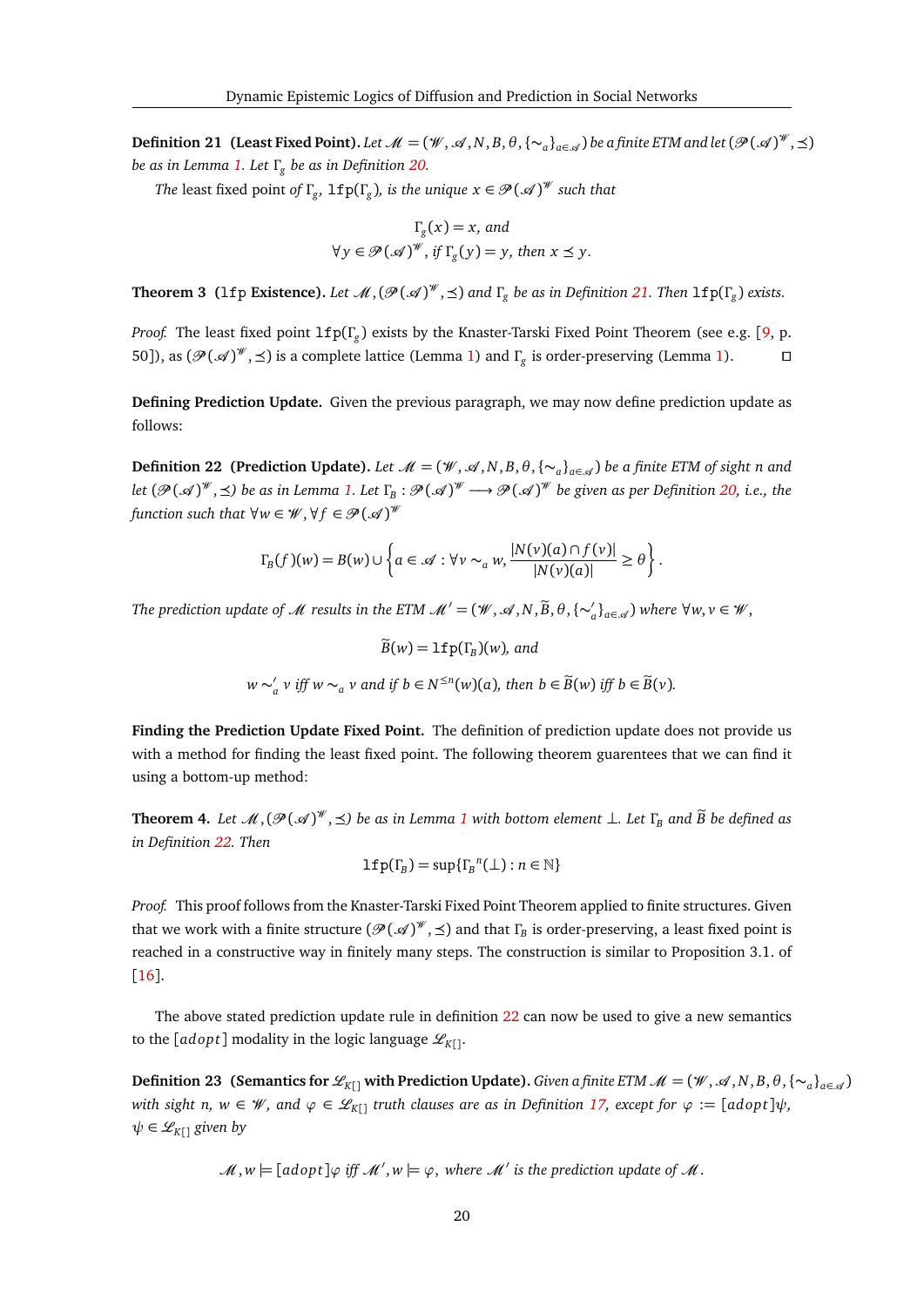**Axiomatization.** We provide sound axioms that govern the least fixed point behavior of the prediction update policy, but we do not provide a complete axiom system. Finding a complete logic is the aim of planned future research. For now we introduce a fixed point axiom and a least fixed point rule of inference. Note that in this section, the [*adop t*] modality is a fixed point operator and hence may no longer be reduced away. Contrary to the informed update process, using prediction update results in a system that is strictly more expressive than its non-dynamic counterpart.

To state the proof system, we first generalize the syntactic shorthand introduced in Definition [2.2.](#page-4-0) **Abbreviation.** Given a tuple of formula's  $(\varphi_b)_{b \in \mathcal{A}}$ , one for each agent  $a \in \mathcal{A}$ , we introduce the following abbreviation:

$$
K_a(\varphi_{N(a)}\geq \theta):=K_a\left(\bigvee_{\left\{\mathscr{G}\subseteq \mathscr{N}\subseteq \mathscr{A}:\frac{|\mathscr{G}|}{|\mathscr{N}|}\geq \theta\right\}}\left(\bigwedge_{b\in \mathscr{N}}N_{ab}\wedge\bigwedge_{b\notin \mathscr{N}}\neg N_{ab}\wedge\bigwedge_{b\in \mathscr{G}}\varphi_b\right)\right).
$$

Here  $K_a(\varphi_{N(a)} \ge \theta)$  denotes that *a* knows that larger than a  $\theta$  fraction of her neighbors has the property  $\varphi$  (where for instance  $\varphi_b$  can stand for  $N_{ab} \wedge \beta_b$ ). In particular,  $K_a([adopt]\beta_{N(a)} \ge \theta)$  expresses that *a* knows that at least a *θ* fraction of her neighbors will have adopted *β* after the application of the prediction update rule.

<span id="page-20-1"></span>**Definition 24 (Prediction Logic).** *The logic Lpredic t θ n is comprised of the axioms and rules of propositional logic and the axioms and rules of Table [2](#page-15-0) with the only change that the axiom E p*.*Red*.*Ax*.*β is replaced by the Fixed Point Axiom in Table [3](#page-20-0) and we extend the set of rules of the logic with the least fixed point inference rule in Table [3.](#page-20-0)*

| Fixed Point Laws                                                                                                                                                                                        |                                     |
|---------------------------------------------------------------------------------------------------------------------------------------------------------------------------------------------------------|-------------------------------------|
| $[adopt]\beta_a \leftrightarrow \beta_a \vee K_a([adopt]\beta_{N(a)} \ge \theta)$                                                                                                                       | Fixed Point Axiom                   |
| $\vdash \{\varphi_a \leftrightarrow \beta_a \vee K_a(\varphi_{N(a)} \geq \theta)\}_{a \in \mathscr{A}}$<br>$\vdash \{\varphi_a \rightarrow \lceil a d \text{opt} \rceil \beta_a \}_{a \in \mathscr{A}}$ | Least Fixed Point<br>Inference Rule |

<span id="page-20-0"></span>**Table 3.** Fixed point laws of the prediction logic  $L_{\theta n}^{predict}$ .

The Fixed Point axiom of Table [3](#page-20-0) is almost identical to Ep.Red.Ax.*β* of Table [2,](#page-15-0) except for the inclusion of the [*adop t*] modality on the right-hand side. This states that *a* will adopt after the prediction update iff she has already adopted, or if she knows that enough of her neighbors will have adopted *after having applied the same predictive reasoning she uses*.

The Least Fixed Point Inference rule reflects the fact that prediction update is defined as a least fixed point operator.

We do not provide a complete logic for the prediction update policy. It is our conjecture that the axioms and rules in definition [24](#page-20-1) will be necessary to obtain completeness. The listed axioms and rules are sound with respect to epistemic threshold models using the prediction update rule as our semantics for the [*adop t*] modality. For the axioms and rules not in Table [3,](#page-20-0) the proof of Theorem [2](#page-16-0) carries over. The axiom and rule governing the fixed point behavior is shown to be sound in the following proposition.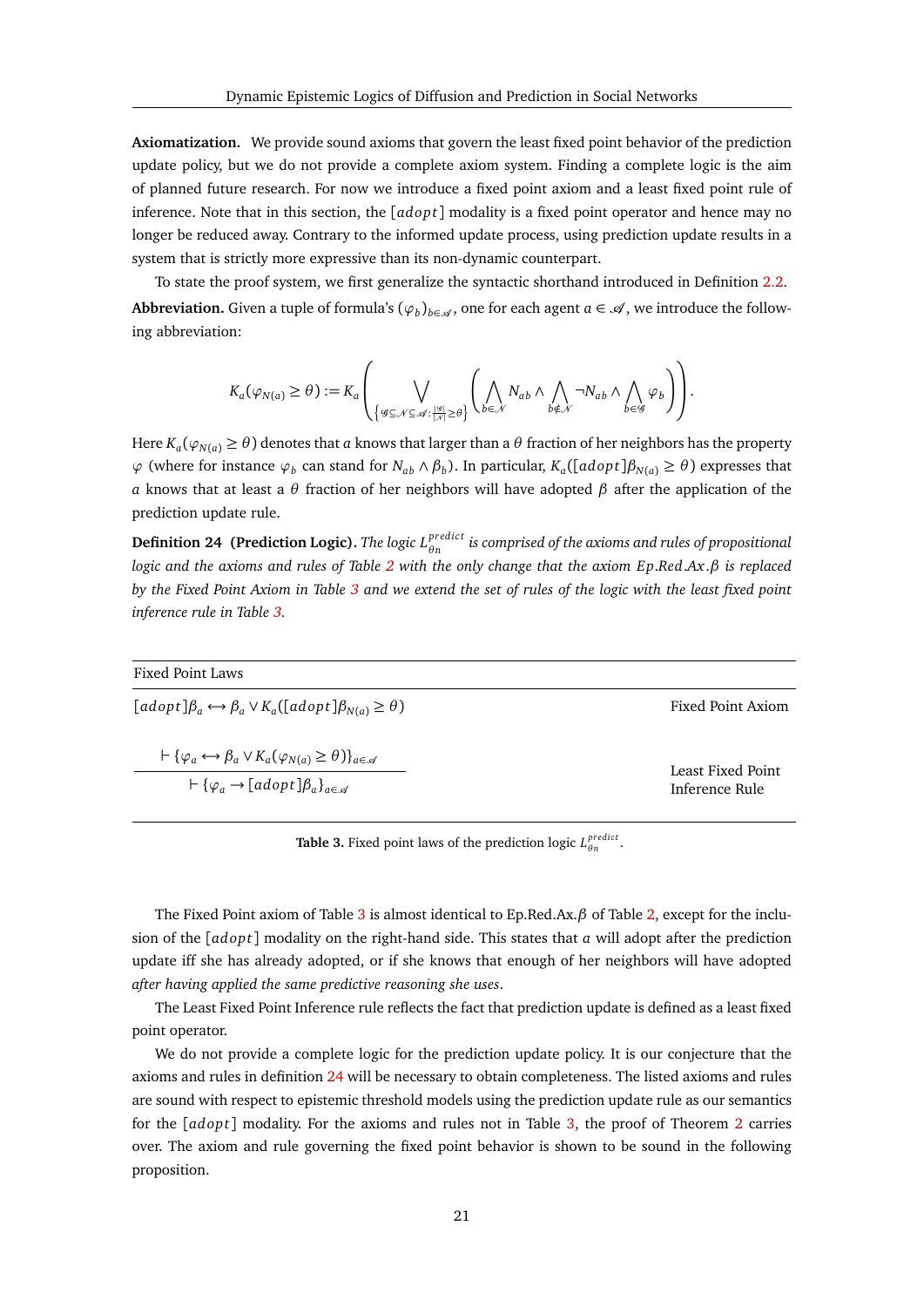**Proposition 6.** *The axiom and derivation rule of Table [3](#page-20-0) are sound with respect to epistemic threshold models with sight n, using the prediction update as our semantics for the* [*adop t*] *modality.*

*Proof.* Let *M* be a arbitrary finite ETM with sight *n*, domain  $W \ni w$  and  $a, b \in \mathcal{A}$ .

Fixed Point Axiom.  $M$ ,  $w \models [adopt]\beta_a$  iff  $M'$ ,  $w \models \beta_a$  iff  $a \in \widetilde{B} = B \cup \left\{b \in \mathcal{A} : \forall v \sim_b w, \frac{|N(v)(b) \cap \widetilde{B}|}{|N(v)(b)|} \ge \theta \right\}$ iff *M*, *w*  $\models$  *β*<sub>*a*</sub> or ∀*v* ∼<sub>*a*</sub> *w*,  $\frac{|N(v)(a) \cap \tilde{B}|}{|N(v)(a)|}$  ≥ *θ*. The right disjunct obtains iff

$$
\forall v \sim_a w, \exists \mathcal{G}, \mathcal{N} \subseteq \mathcal{A} : \mathcal{G} \subseteq \mathcal{N} \text{ and } \frac{|\mathcal{G}|}{|\mathcal{N}|} \ge \theta \text{ and}
$$

$$
\mathcal{G} \subseteq \widetilde{B} \text{ and } \mathcal{N} = N(v)(a)
$$

iff

 $\forall v \sim_a w, \exists \mathcal{G}, \mathcal{N} \subseteq \mathcal{A} : \mathcal{G} \subseteq \mathcal{N} \text{ and } \frac{|\mathcal{G}|}{|\mathcal{N}|} \geq \theta \text{ and }$  $\forall b \in \mathcal{G}, \mathcal{M}', v \models \beta_b \text{ and } \forall b \in \mathcal{N}, \mathcal{M}', v \models N_{ab}$ 

iff

$$
\forall v \sim_a w, \mathcal{M}', v \models \bigvee_{\{\mathscr{G} \subseteq \mathcal{N} \subseteq \mathcal{A} : \frac{|\mathscr{G}|}{|\mathscr{N}|} \ge \theta\}} \left( \bigwedge_{b \in \mathcal{N}} N_{ab} \land \bigwedge_{b \notin \mathcal{N}} \neg N_{ab} \land \bigwedge_{b \in \mathscr{G}} \beta_b \right)
$$

iff

$$
\forall v \sim_a w, \mathcal{M}, v \models \bigvee_{\left\{\mathcal{G} \subseteq \mathcal{N} \subseteq \mathcal{A} : \frac{|\mathcal{G}|}{|\mathcal{N}|} \ge \theta\right\}} \left(\bigwedge_{b \in \mathcal{N}} N_{ab} \land \bigwedge_{b \notin \mathcal{N}} \neg N_{ab} \land \bigwedge_{b \in \mathcal{G}} [adopt] \beta_b\right)
$$

iff

$$
\mathcal{M},w \models K_{a}\left(\bigvee_{\left\{\mathcal{G} \subseteq \mathcal{N} \subseteq \mathcal{A}:\, \frac{|\mathcal{G}|}{|\mathcal{N}|} \geq \theta\right\}} \left(\bigwedge_{b \in \mathcal{N}} N_{ab} \wedge \bigwedge_{b \notin \mathcal{N}} \neg N_{ab} \wedge \bigwedge_{b \in \mathcal{G}} [adopt] \beta_{b}\right)\right)
$$

iff

$$
\mathcal{M}, w \models K_a([adopt]\beta_{N(a)} \ge \theta)
$$

Hence we conclude  $\mathcal{M}, w \models [adopt] \beta_a$  iff  $\mathcal{M}, w \models \beta_a \vee K_a([adopt] \beta_{N(a)} \ge \theta).$ 

Least Fixed Point Inference Rule. Let an arbitrary finite ETM  $\mathcal M$  with sight *n* and domain  $\mathcal W$  be given. Where  $\{\varphi_a\}_{a \in \mathscr{A}}$  is a set of sentences from  $\mathscr{L}_{K[}$ , let  $\overline{\varphi} \in \mathscr{P}(\mathscr{A})^{\mathscr{W}}$  with  $\overline{\varphi}(w) = \{a \in \mathscr{A} : \mathscr{M}, w \models \varphi_a\}.$ Moreover, let  $\Gamma_{\overline{\varphi}} : \mathscr{P}(\mathscr{A})^{\mathscr{W}} \longrightarrow \mathscr{P}(\mathscr{A})^{\mathscr{W}},$  given by

$$
\Gamma_{\overline{\varphi}}(f) = h \text{ such that}
$$
  

$$
\forall w \in \mathscr{W}, h(w) = \overline{\varphi}(w) \cup \left\{ a \in \mathscr{A} : \forall v \sim_a w, \frac{|N(v)(a) \cap f(v)|}{|N(v)(a)|} \ge \theta \right\}.
$$

As shown in Lemma [1,](#page-18-2) each such *Γ<sup>ϕ</sup>* is order-preserving.

Let  $\overline{\beta} \in \mathscr{P}(\mathscr{A})^{\mathscr{W}}$  be determined by  $\{\beta_a\}_{a \in \mathscr{A}}$  and  $\overline{\Box \beta} \in \mathscr{P}(\mathscr{A})^{\mathscr{W}}$  by  $\{\llbracket a \text{d} opt \rrbracket \beta_a\}_{a \in \mathscr{A}}$ . Let  $\Gamma_{\overline{\beta}}$  be given by the above construction.

Given the prediction semantics of  $[adopt]$  and the fact that  $\widetilde{B} = \mathbf{lfp}(\Gamma_B) = \sup{\{\Gamma_B^n(\bot) : n \in \mathbb{N}\}}$ (Theorem [4\)](#page-19-1), we may conclude that

<span id="page-21-0"></span>
$$
\overline{[\ ]\beta} = \Gamma_{\overline{\beta}}(\overline{[\ ]\beta})\tag{4}
$$

is the least fixed point of *Γ β* .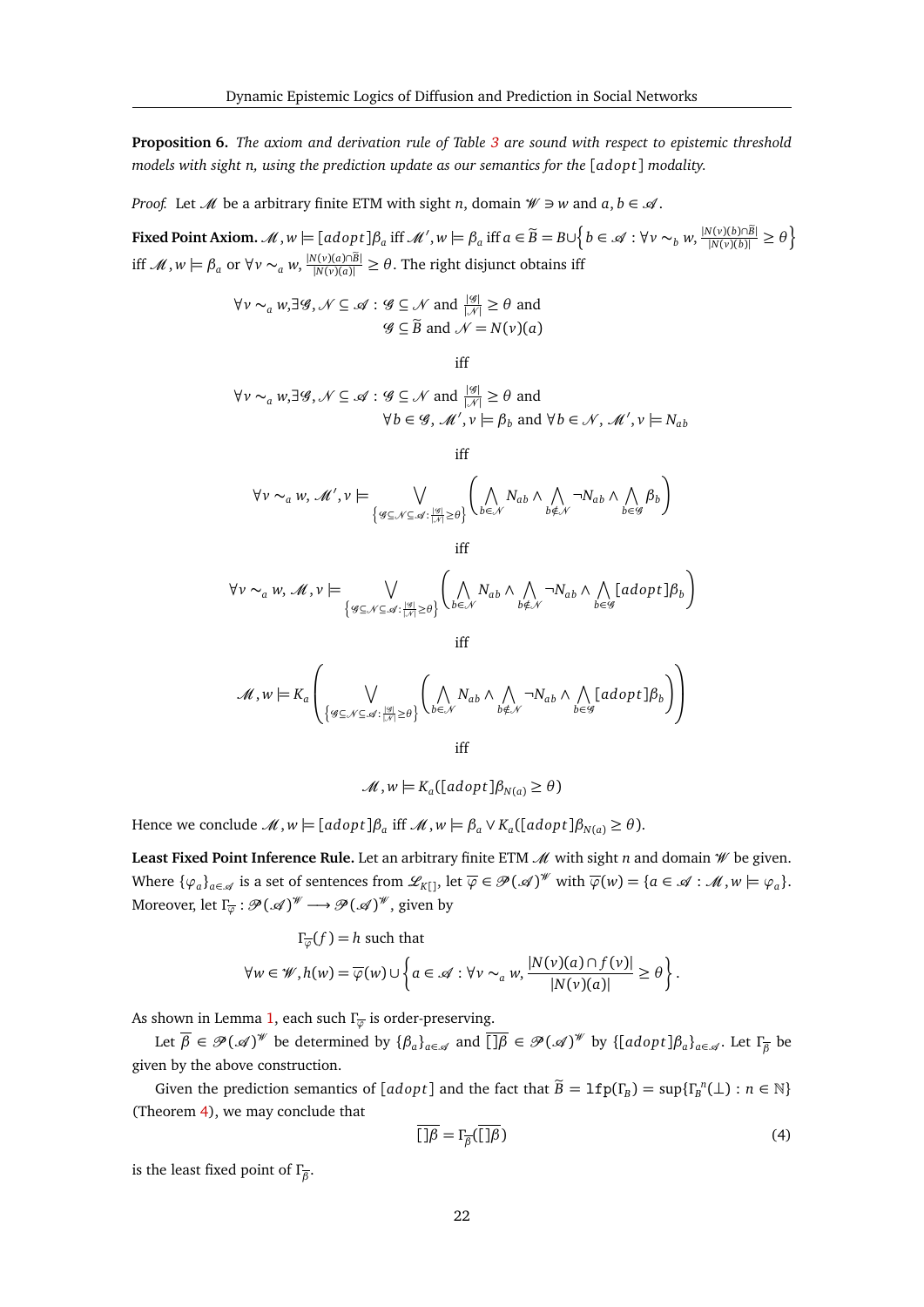Assume for some  $\{\varphi_a\}_{a \in \mathscr{A}}$  that  $\vdash \{\varphi_a \leftrightarrow \beta_a \lor K_a(\varphi_{N(a)} \ge \theta)\}_{a \in \mathscr{A}}$ . This implies

<span id="page-22-1"></span>
$$
\vdash \bigwedge_{a \in \mathcal{A}} (\varphi_a \leftrightarrow \beta_a \lor K_a(\varphi_{N(a)} \ge \theta)). \tag{5}
$$

From  $\{\varphi_a\}_{a \in \mathscr{A}}$  and  $\{\beta_a \vee K_a(\varphi_{N(a)} \ge \theta)\}_{a \in \mathscr{A}}$  we may define functions  $\overline{\varphi}$  and  $\overline{\beta K}$ , as specified above. Now notice that *βK* = *Γ β* (*ϕ*). Hence, for [\(5\)](#page-22-1) to be satisfied, we have that

$$
\overline{\varphi} = \Gamma_{\overline{\beta}}(\overline{\varphi}).
$$

Given that [\(4\)](#page-21-0) is the least fixed point of  $\Gamma_{\overline{\beta}}$ , we have that  $\overline{\varphi} = \Gamma_{\overline{\beta}}(\overline{\varphi}) \Rightarrow \overline{\Pi \beta} \preceq \overline{\varphi}$ , so

$$
\forall w \forall a : a \in \boxed{\exists \beta(w) \Rightarrow a \in \overline{\varphi}(w)} \text{ so}
$$
  

$$
\forall w \forall a : w \models [adopt] \beta_a \Rightarrow w \models \varphi_a \text{ so}
$$
  

$$
\forall w \forall a : w \models [adopt] \beta_a \rightarrow \varphi_a
$$

#### **4.1 Sight and Prediction Power**

**Relationship between predictive power and non-epistemic update.** Similarly, as we compared the informed update policy with the non-epistemic threshold model update in section [3.2,](#page-10-2) it is also natural to investigate the relationship between the 'prediction update', 'informed update' and the 'non-epistemic threshold model update' (Definition [3\)](#page-2-0). Indeed, given that the prediction update policy foresees the nonepistemic deterministic development of the actual state under uncertainty, such a comparison would be rather natural. Besides comparing the cascading behavior and speed of convergence, (as illustrated in figure [4.1\)](#page-22-2), other results that we expect in this investigation relate to posing conditions and finding a lower and upper bound of how far agents can predict into the future. We leave the technical details of this investigation for future work.

<span id="page-22-2"></span>**Bounded Rationality.** Stating that prediction update is the fixed point of the informed update, as we have done in this section, corresponds to assuming that agents have unbounded rationality (maximal anticipation power given the information available). A *bounded* rationality version of the prediction update dynamics could be defined, in which agents can only anticipate a fixed finite number of steps ahead. A natural way of doing this would be by defining an update that updates to some finite level *n* of the prediction chain. The dynamics of bounded rationality would only differ from the unbounded dynamics for a low enough *n*. We leave the full exploration of technical details of the prediction update involving such boundedly rational agents for future work.

## <span id="page-22-0"></span>**5 Alternative Adoption Policies**

In the previous sections, we have presented three diffusion policies: one depending solely on whether the agents' neighbors have adopted (the "threshold model update" from Def. [3\)](#page-2-0); one depending on *knowledge* of this fact (the "informed update" of Def. [14\)](#page-10-1), and one depending on the *anticipation* of this fact (the "prediction update" of Def. [22\)](#page-19-0). This section questions some in-built assumptions of these policies and discusses possible alternatives.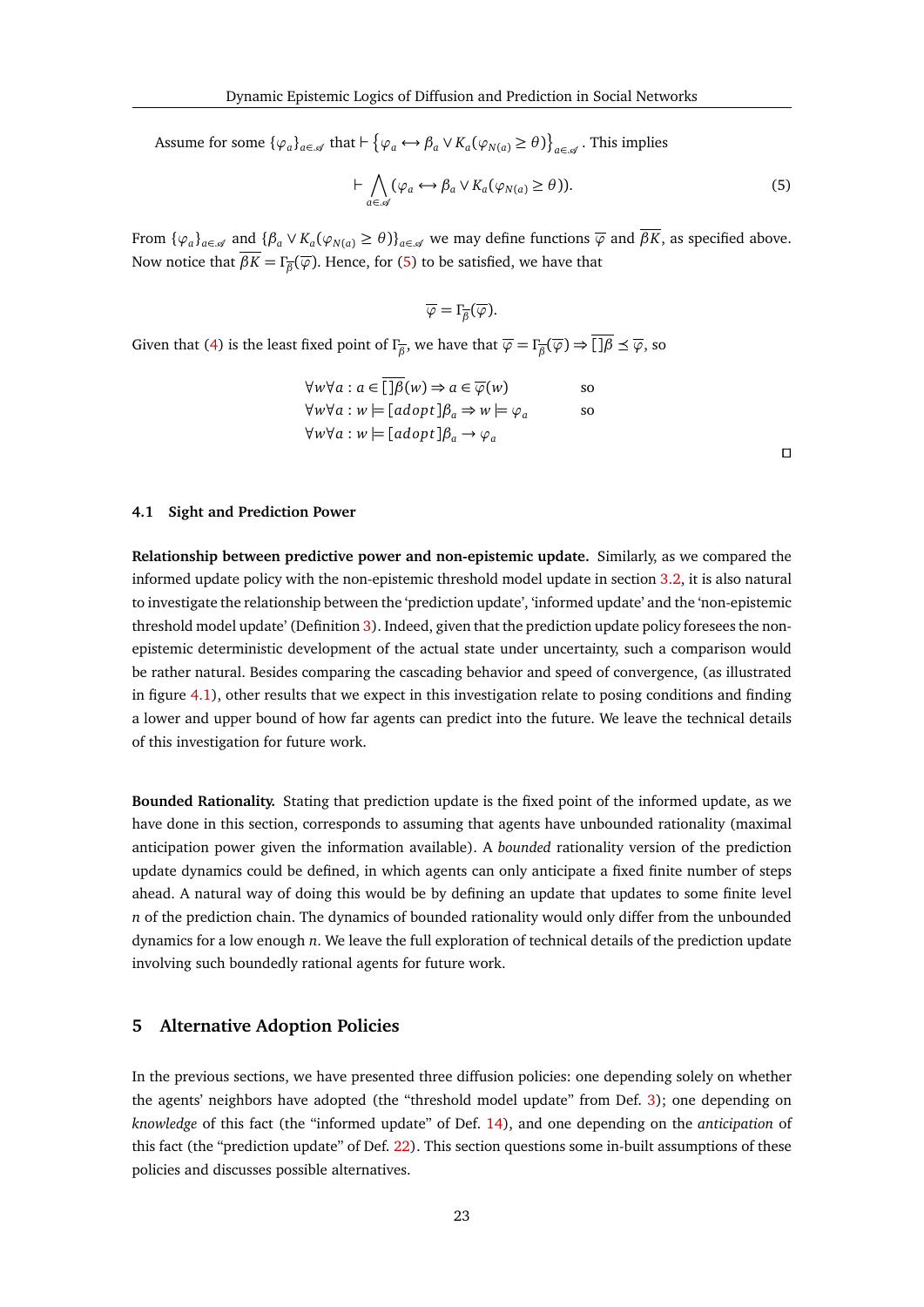

**Fig. 8.** We use the prediction update to regulate the dynamics of this sight 2, finite ETM with actual state *w*,  $\theta = \frac{1}{2}$  (reflexive and transitive uncertainty relations are omitted in the illustration). Agents *a*, *b*,*c* are endowed with additional information: they are fully informed about the actual state. The development of the states is given according to blind/informed adoption; states  $w_0-w_4$  are from Fig. [7.](#page-17-1) The thick arrow indicates the evolution of the actual world under the specified prediction dynamics. With informed update, *w* reaches a fixed point after 4 updates; with prediciton update, it reaches the same fixed point after only 2 steps. Due to uncertainty, the prediction update does not jump to the fixed point of the non-epistemic update in 1 step: as *d* does not know whether *a* has adopted at time 0, she does not know that *c* will adopt under the prediction update. Hence, she will refrain herself from adopting until  $w_3$ . Similar considerations goes for  $e$ .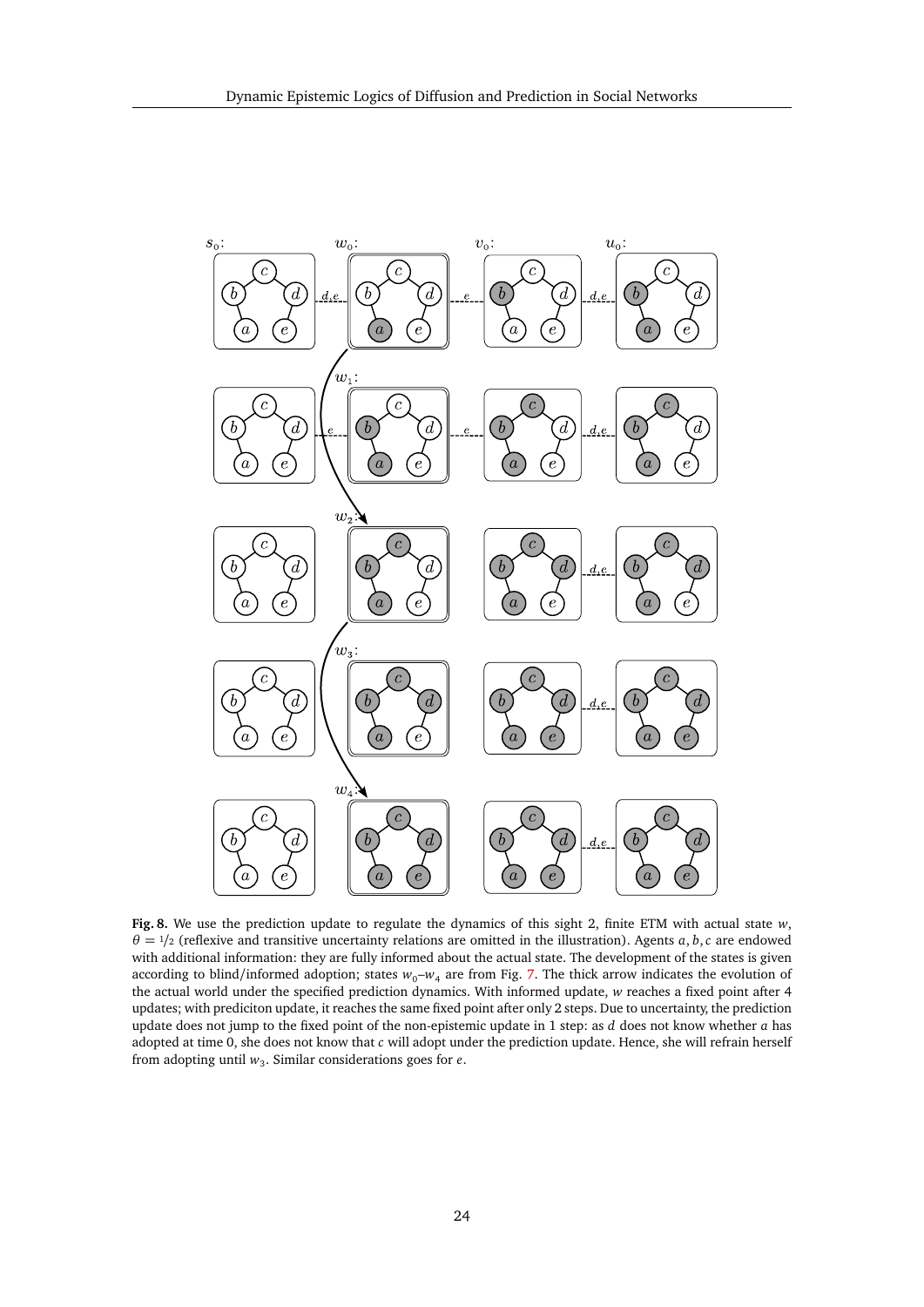**Enlarging the Sphere of Influence.** The adoption policies hitherto presented rely on the idea that an agent will adopt if (she knows that) enough of her *direct neighbors* (will) have adopted.

For certain applications, decisions are made that are based not only on actions of direct neighbors, but on the population at large. A case in point is the decision of whether to *support a revolution*: the relevant factor is then whether a big enough fraction of the total population supports the revolution, not whether enough of one's direct neighbors do so.

Generally, such policies may be obtained by enlarging the "sphere of influence" of agents beyond their direct neighbors. A natural choice in the epistemic setting is to fit the "sphere of influence" to agents' "sphere of sight" (in models of sight *n*). The influence principles would then become: the agent adopts if (he knows that) enough of his *n-distant* neighbors (will) have adopted.

In the revolution case, agents might be influenced into adopting only if (they know that) enough agents *within the whole network* (will) have adopted. A suitable "globalized" version of the prediction update from Def. [22](#page-19-0) may be defined as follows:

**Definition 25 (Global Prediction Update).** *Let*  $\mathcal{M} = (\mathcal{W}, \mathcal{A}, N, B, \theta, {\{\sim_a\}}_{a \in \mathcal{A}})$  *be a sight n finite model, and let*  $(F, \leq)$  *be as in Def.* [22.](#page-19-0)

*The* global prediction update *of*  $M$  *results in the model*  $M' = (\mathcal{W}, \mathcal{A}, N, \widetilde{B}, \theta, {\{\sim}'_a\}_{a \in \mathcal{A}})$  *where:* 

- $\widetilde{B}$  is such that:
	- $\forall w \in \mathcal{W}, \widetilde{B}(w) = B(w) \cup \{a \in \mathcal{A} : \forall v \sim_a w, \frac{|\mathcal{A} \cap \widetilde{B}(v)|}{|\mathcal{A}|} \geq \theta\}$
	- $\forall f \in F$ , if  $\forall w \in \mathcal{W}, f(w) = B(w) \cup \{a \in \mathcal{A} : \forall v \sim_a w, \frac{|\mathcal{A} \cap f(v)|}{|\mathcal{A}|} \ge \theta\}$ , then  $\widetilde{B} \le f$ .

*and*

**–** *w* ∼ 0 *a v* iff i)  $w \sim_a v$  and ii) if  $b \in N^{\leq n}(w)(a)$ , then  $b \in \widetilde{B}(w)$  iff  $b \in \widetilde{B}(v)$ .

**Taking Chances.** Prediction update has been defined to allow agents to take all their available information into account in their decision making. In acting upon it, agents act *conservatively*, as the information-dependent adoption policies defined require *absolute certainty*: agents will adopt only when they *know* that enough of the others (will) have adopted.

An alternative to such conservative behavior is a risky one, where agents adopt whenever they *consider it possible* that enough people (will) have adopted. In the revolution example, this means that agents would join the revolution whenever they see a chance that enough of their neighbors (or of the general population) would join.

Such chance taking behavior is captured as follows:

<span id="page-24-0"></span>**Definition 26** (Risky Prediction Update). Let  $\mathcal{M} = (\mathcal{W}, \mathcal{A}, N, B, \theta, \{\sim_a\}_{a \in \mathcal{A}})$  be a sight n finite model, *and let*  $(F, \leq)$  *be as in Def.* [22.](#page-19-0)

*The* risky prediction update *of*  $M$  *results in the model*  $M' = (\mathcal{W}, \mathcal{A}, N, \widetilde{B}, \theta, {\{\sim}'_a\}_{a \in \mathcal{A}})$  where:

- $\widetilde{B}$  is such that:
	- $\forall w \in \mathcal{W}, \widetilde{B}(w) = B(w) \cup \{a \in \mathcal{A} : \exists v \sim_a w, \frac{|N(v)(a) \cap \widetilde{B}(v)|}{|N(v)(a)|} \ge \theta \}$
	- $\forall f \in F$ , if  $\forall w \in \mathcal{W}, f(w) = B(w) \cup \{a \in \mathcal{A} : \exists v \sim_a w, \frac{|N(v)(a) \cap f(v)|}{|N(v)(a)|} \ge \theta\}$ , then  $\widetilde{B} \le f$ .
	- *and*
- **–** *w* ∼ 0 *a v* iff i)  $w \sim_a v$  and ii) if  $b \in N^{\leq n}(w)(a)$ , then  $b \in \widetilde{B}(w)$  iff  $b \in \widetilde{B}(v)$ .

To suitably capture e.g. a population of "risky revolutionaries", the risky prediction update should be suitably "globalized" by replacing  $N(v)(a)$  with  $\mathscr A$  everywhere in the definition.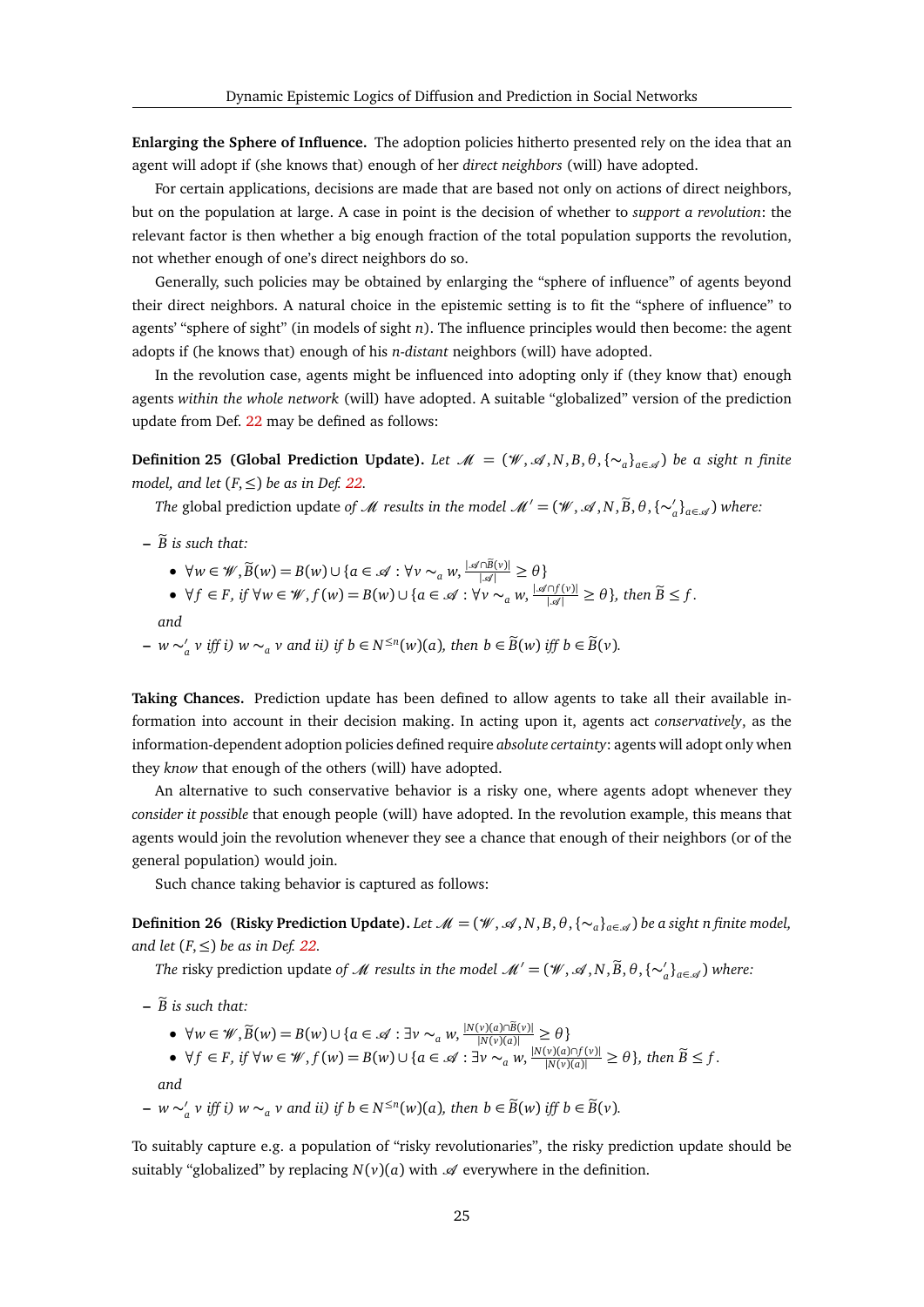Betting that just any uneliminated possibility is in fact the case is very risky behavior. A natural way to weaken the epistemic requirement of absolute certainty while still allowing for uncertainty to exist is to augment our framework with *beliefs*. Modeling beliefs using the *plausibility orders* of [[4](#page-27-20)], a middle ground between conservative and risky prediction update could be defined. The natural definition would make agents adopt if enough neighbors (are predicted to) have adopted *in each of the worlds the agent considers most plausible*, i.e, if the agent believes enough neighbors (are predicted to) have adopted.

**Trendsetters** *vs.* **Followers.** An assumption build into threshold models in general is that agents are *followers*: even when they anticipate others' behavior with the prediction update, they only "anticipate their future following of others". Agents are thus *reacting* to others' behavior, even when they are reacting fast.

An interesting alternative would be to utilize agents' information to make them proactive instead; to have *trendsetters* instead of followers. Adding a few trendsetters to a network might induce behavior change towards *B* even when no-one has adopted initially.

A simple trendsetting adoption policy would state that an agent should adopt whenever she knows that *if* she were to adopt, then enough of her neighbors *will adopt afterwards*. Such an adoption policy involves both counterfactual and temporal reasoning, which complicates a predictive version. A nonpredictive version may be defined as follows:

**Definition 27** ((*a*, *w*)**-Counterfactual Behavior).** Let  $\mathcal{M} = (\mathcal{W}, \mathcal{A}, N, B, \theta, \{\sim_a\}_{a \in \mathcal{A}})$  be an ETM with *w* ∈ W *. Let the* (*a*, *w*)*-counterfactual behavior of* M *be*

$$
B_{C(a,w)}(\nu) = \begin{cases} B(\nu) \cup \{a\} & \text{if } \nu \sim_a w \\ B(\nu) & \text{else} \end{cases}
$$

**Definition 28 (Trendsetter Update).** Let  $\mathcal{M} = (\mathcal{W}, \mathcal{A}, N, B, \theta, \{\sim_a\}_{a \in \mathcal{A}})$  be an ETM and let  $\{\mathcal{F}, \mathcal{T}\}$  be *a partition of A into sets of followers and trendsetters.* 

*The* trendsetter update *of*  $\mathcal M$  *is the ETM*  $\mathcal M' = (\mathcal W, \mathcal A, N, B', \theta, \{\sim_a\}_{a \in \mathcal A})$  *with*  $B'$  given by  $\forall w \in \mathcal W$ 

$$
B'(w) = B \cup \left\{ a \in \mathcal{F} : \forall v \sim_a w, \frac{|N(v)(a) \cap B|}{|N(v)(a)|} \ge \theta \right\} \cup \left\{ a \in \mathcal{F} : \forall v \sim_a w, \frac{|N(v)(a) \cap B_{C(a,v)}(v)|}{|N(v)(a)|} \ge \theta \right\}
$$

where  $B_{C(a,v)}(v)^{'}$  is the  $(a,v)$ -counterfactual behavior set of  ${\mathscr M}$  after informed update.

The trendsetter update may of course also be define in global and risky versions.

## <span id="page-25-0"></span>**6 Conclusions and Further Research**

The paper has focused on two intertwined objectives. On the one hand, we have developped logical frameworks for the diffusion dynamics of the behavior of agents in social networks, and on the other hand we have developped models for the diffusion dynamics under uncertainty. We gradually have focussed our attention on agents which increasing cognitive abilities. At strart our threshold models did only focus on the adopting behavior of agents while in the following sections we have equipped agents with epistemic power and also predictive epistemic powers. In the following paragraphs, we summarize our findings.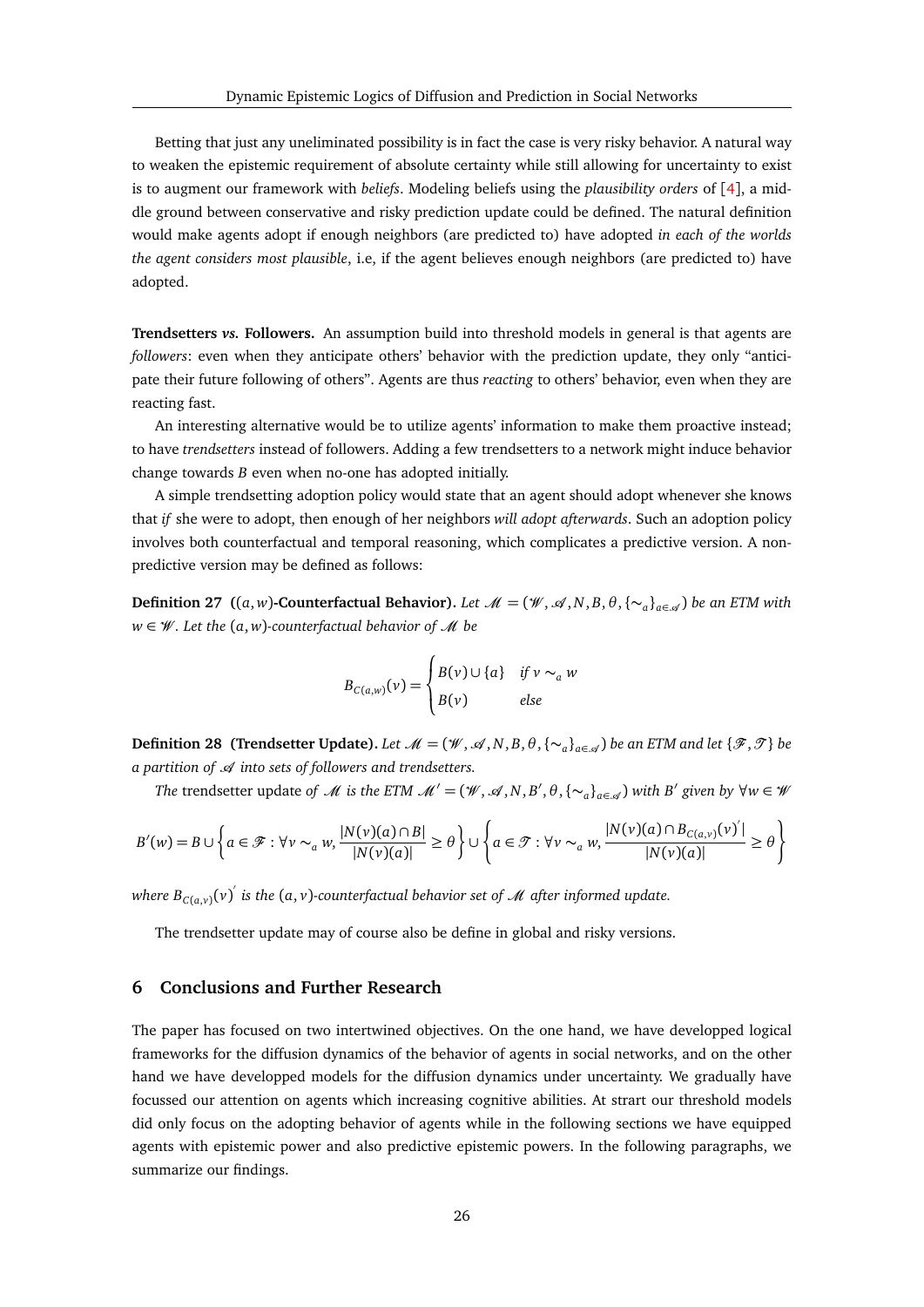**Threshold Models.** The static setting of threshold models may be described sufficiently using a propositional logic with proposition symbols that are indexed by agents. On finite networks, threshold ratios may be encoded together with other important structural notions, such as clusters of particular density. As the dynamics of threshold model update is deterministic and state dependent, these may be described using a dynamic modality reducible to the static language. The dynamic modality therefore does not add any expressive power. We have shown that the logic for threshold-limited influence is sound and complete, and as the static fragment is stated in simple propositional logic, one sees that this logic is also decidable.

**Epistemic Threshold Models.** Given the propositional logical representation of networks, the epistemic extension of the logic for threshold-limited influence works as expected. As both the diffusion and learning mechanism in the informed update are deterministic and state dependent, the dynamic process that is induced by the dynamic operation can be captured by a reducible dynamic modality. As such, this modality does not add any expressivity to the language. We have shown the epistemic logic of threshold-limted influence to be both sound and complete. Again we can conclude that this logic is decidable.

In epistemic threshold models, if agents' behavior is dictated by that of their direct neighbors, then knowledge of more distant agents is redundant. To act as under the standard threshold model dynamics, knowledge of neighbors' behavior is however required. If this information is not available, the diffusion speed decreases. In the limit case where no information is available, the diffusion process stops. Taken together, the most economical epistemic interpretation of standard threshold models is that their dynamics embodies an *implicit* epistemic assumption that exactly the network structure and behavior of agents in distance 1 is known.

**Epistemic Threshold Models with Prediction Update.** Prediction update allows agents to fully utilize their information in deciding if and when to adopt a spreading behavior. Describing the dynamics of prediction update requires a dynamic fixed point operator, which is atypical of dynamic epistemic logic. Here we have shown that formulas including this operator are not reducible to the static language. The dynamic operator which is studied in the context of our 'prediction update', thus strictly adds expressive power. The learning mechanisms of prediction update and informed update are identical, but given the fixed point construction involved in the former, obtaining a complete logic is a complex task and is left for future research. We have stated a fixed point axiom and least fixed point inference rule which are shown to be sound.

**Future work.** In future research we plan to work on a full comparative analysis of the different update processes that we have outlined in this paper. While convergence can be obtained for all different dynamic processes, among the ones we studied, the prediction dynamics will be the fastest in its convergence. In the limit case, where the network and behavior distribution is common knowledge, the prediction update jumps in one step to the fixed point of the standard threshold model update.

The logical treatment of threshold models and their epistemic extension undertaken also yields several more options for further development. Beyond the open question about a complete logic for prediction update, we see the three main directions for further research as the following: A) The logical apparatus and the epistemic extension of the possible generalizations of threshold models discussed is Subsection [2.4](#page-8-1) are yet to be developed. B) The alternative diffusion processes introduced in Section [5](#page-22-0) are to be further explored, both on the logical and on the set theoretic level. Their logics may be developed, and their dynamics may be investigated with respect to limit behavior and speed of possible stabilization. C)The epistemic and predictive treatment of non-increasing behaviors is yet to be inves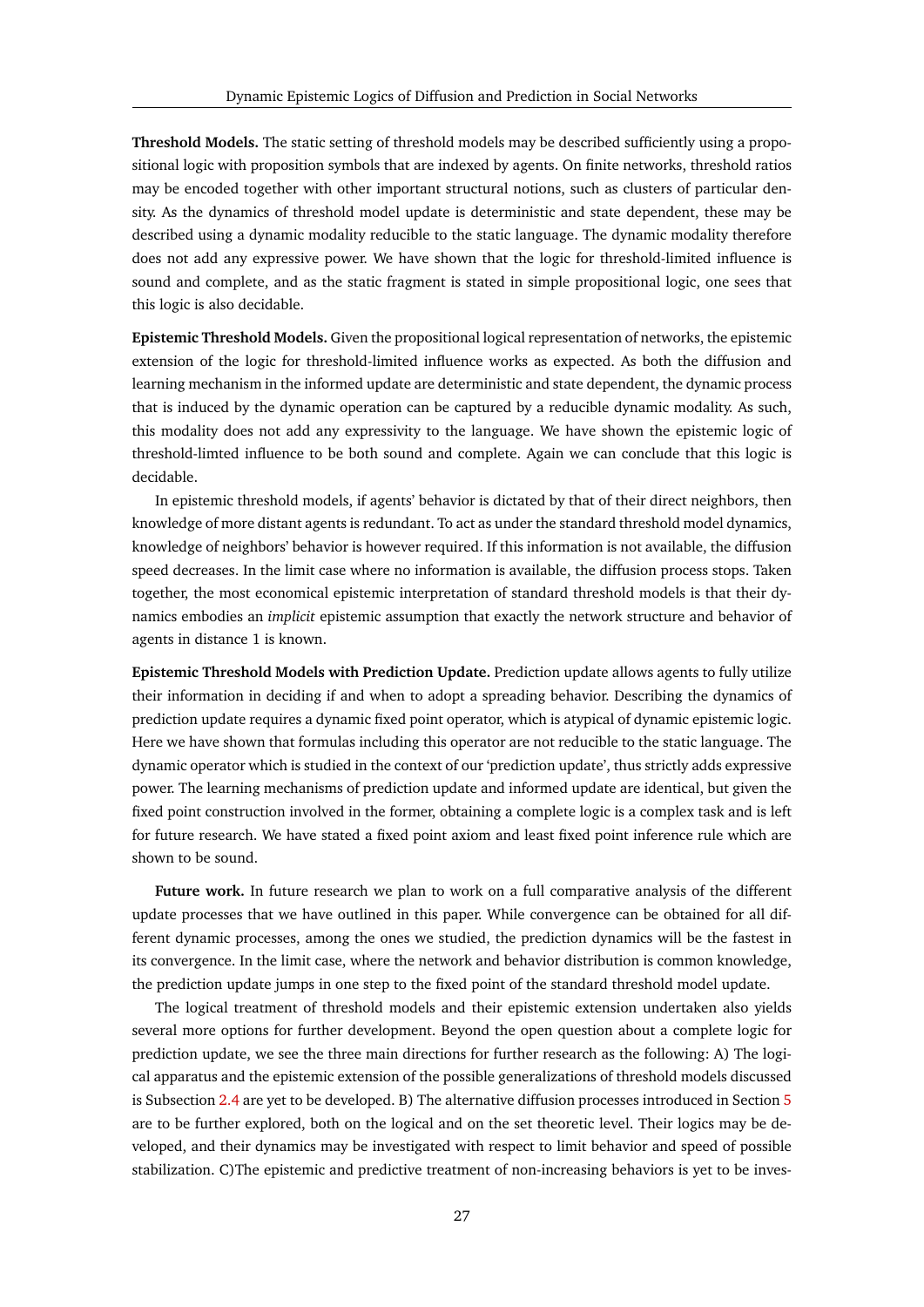tigated. Allowing agents to freely *unadopt* the possibly spreading behavior radically changes the limit behavior of systems by introducing the possibility of cyclic dynamics. Understanding the epistemics of such oscillating limit behavior requires tools going beyond the fixed point oriented mathematics of the current work.

## **References**

- <span id="page-27-5"></span>1. K. R. Apt and E. Markakis. Diffusion in Social Networks with Competing Products. In G. Persiano, editor, *SAGT 2011*, LNCS 6982, pages 212–223. Springer, 2011. [1,](#page-0-0) [2.1](#page-3-2)
- <span id="page-27-17"></span>2. R. J. Aumann. Agreeing to Disagree. *Annals of Statistics*, 4:1236–1239, 1976. [3](#page-9-0)
- <span id="page-27-13"></span>3. A. Baltag, L. Moss, and S. Solecki. The logic of public announcements, common knowledge and private suspicions. In *Proceedings of TARK'98 (Seventh Conference on Theoretical Aspects of Rationality and Knowledge)*, pages 43–56. Morgan Kaufmann Publishers, 1998. [2.2,](#page-3-3) [2.2](#page-4-1)
- <span id="page-27-20"></span>4. A. Baltag and S. Smets. A Qualitative Theory of Dynamic Interactive Belief Revision. In G. Bonanno, W. van der Hoek, and M. Wooldridge, editors, *Logic and the Foundations of Game and Decision Theory (LOFT 7)*, Texts in Logic and Games, Vol. 3, pages 9–58. Amsterdam University Press, 2008. [5](#page-24-0)
- <span id="page-27-14"></span>5. A. Baltag, H. van Ditmarsch, and L. Moss. Epistemic Logic and Information Update. In P. Adriaans and J. van Benthem, editors, *Handbook on the Philosophy of Information*. Elsevier, 2008. [2.2,](#page-3-3) [2.2](#page-4-1)
- <span id="page-27-15"></span>6. J. v. Benthem. *Logical Dynamics of Information and Interaction*. Cambridge University Press, 2011. [2.2,](#page-3-3) [2.2](#page-4-1)
- <span id="page-27-10"></span>7. Z. Christoff and J. U. Hansen. A two-tiered formalization of social influence. In D. Grossi, O. Roy, and H. Huang, editors, *Logic, Rationality, and Interaction*, volume 8196 of *Lecture Notes in Computer Science*, pages 68–81. Springer Berlin Heidelberg, 2013. [1](#page-0-0)
- <span id="page-27-11"></span>8. Z. Christoff and J. U. Hansen. A logic for diffusion in social networks. *Journal of Applied Logic*, 13(1):48–77, 2015. [1](#page-0-0)
- <span id="page-27-18"></span>9. B. A. Davey and H. A. Priestley. *Introduction to Lattices and Order*. Cambridge University Press, second edition, 2002. [4](#page-19-2)
- <span id="page-27-0"></span>10. D. Easley and J. Kleinberg. *Networks, Crowds, and Markets*. Cambridge University Press, 2010. [1,](#page-0-0) [2.1,](#page-2-0) [2.1,](#page-3-2) [2.3,](#page-6-0) [2.3,](#page-6-2) [2.3](#page-7-3)
- <span id="page-27-6"></span>11. S. Goyal. Interaction Structure and Social Change. *Journal of Institutional and Theoretical Economics*, 152(3):472–494, 1996. [1](#page-0-0)
- <span id="page-27-2"></span>12. M. Granovetter. Threshold Models of Collective Behavior. *American Journal of Sociology*, 83(6):1420–1443, 1978. [1](#page-0-0)
- <span id="page-27-1"></span>13. P. G. Hansen, V. F. Hendricks, and R. K. Rendsvig. Infostorms. *Metaphilosophy*, 44(3):301–326, 2013. [1](#page-0-0)
- <span id="page-27-16"></span>14. J. Hintikka. *Knowledge and Belief*. Cornell University Press, 1962. [3](#page-9-0)
- <span id="page-27-3"></span>15. D. Kempe, J. Kleinberg, and E. Tardos. Maximizing the spread of influence through a social network. In *KDD 03: Proceedings of the ninth ACM SIGKDD international conference on Knowledge discovery and data mining*, pages 137–146. ACM, New York, NY, USA, 2003. [1,](#page-0-0) [2.1](#page-3-2)
- <span id="page-27-19"></span>16. P. Kolaitis. Infinitary Logic in Finite Model Theory. In M. D. Chiara, K. Doets, D. Mundici, and J. van Benthem, editors, *Logic and Scientific Methods*, pages 9–58. Springer, 1997. [4](#page-19-1)
- <span id="page-27-7"></span>17. F.-H. Li, C.-T. Li, and M.-K. Shan. Labeled Influence Maximization in Social Networks for Target Marketing. *2011 IEEE Third Int'l Conference on Privacy, Security, Risk and Trust and 2011 IEEE Third Int'l Conference on Social Computing*, pages 560–563, Oct. 2011. [1](#page-0-0)
- <span id="page-27-8"></span>18. C. Long and R. C.-W. Wong. Minimizing Seed Set for Viral Marketing Paper. *2011 IEEE 11th International Conference on Data Mining*, pages 427–436, Dec. 2011. [1](#page-0-0)
- <span id="page-27-4"></span>19. S. Morris. Contagion. *Review of Economic Studies*, 67:57–78, 2000. [1,](#page-0-0) [2.1,](#page-3-2) [2.3,](#page-6-2) [2.3](#page-7-3)
- <span id="page-27-12"></span>20. R. K. Rendsvig. Diffusion, Influence and Best-Response Dynamics in Networks: An Action Model Approach. In R. d. Haan, editor, *Proceedings of the ESSLLI 2014 Student Session*, pages 63–75, Tübingen, 2014. [1](#page-0-0)
- <span id="page-27-9"></span>21. J. Ruan and M. Thielscher. A logic for knowledge flow in social networks. In D. Wang and M. Reynolds, editors, *AI 2011: Advances in Artificial Intelligence*, volume 7106 of *Lecture Notes in Computer Science*, pages 511–520. Springer Berlin Heidelberg, 2011. [1](#page-0-0)